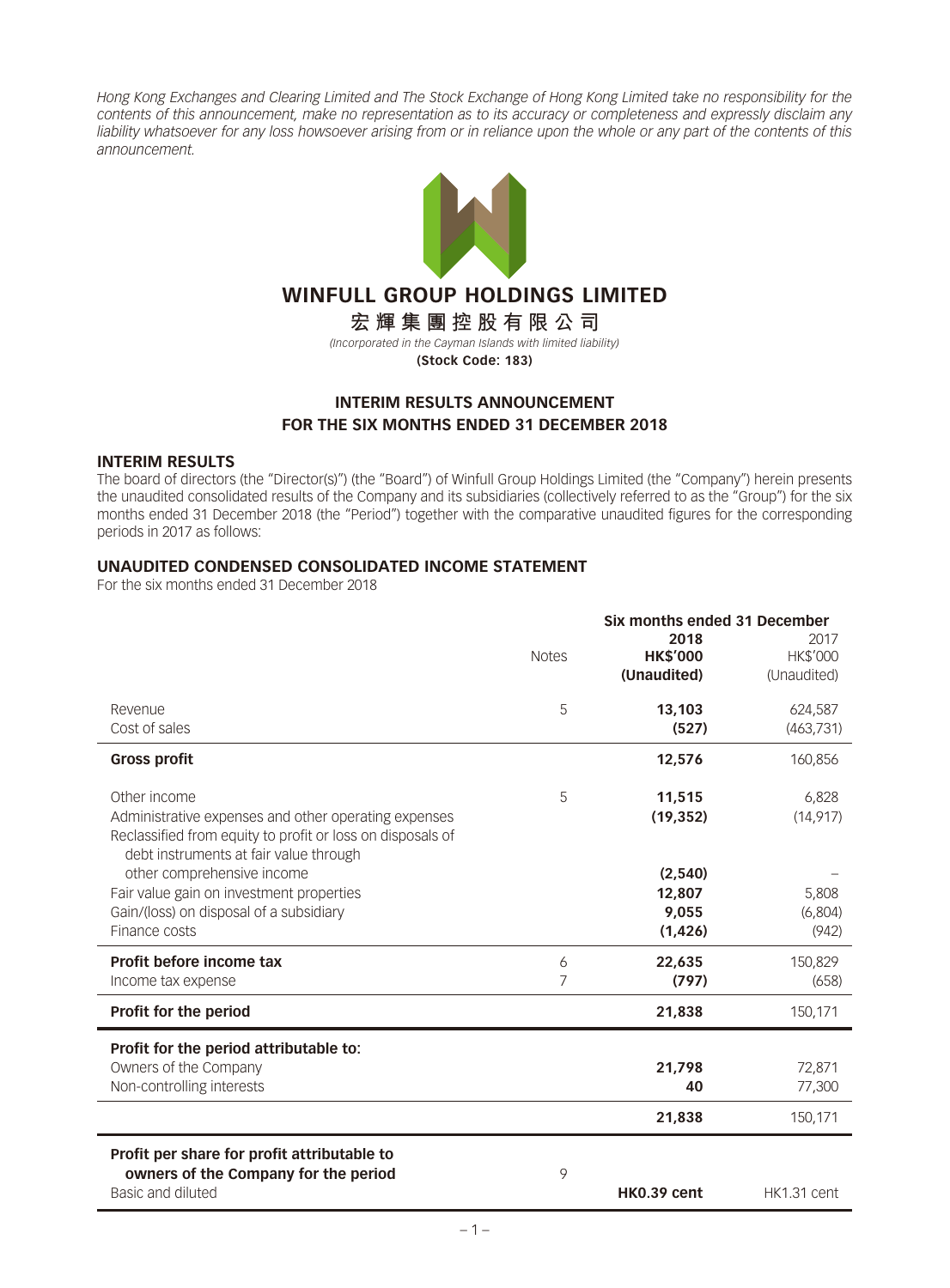## **UNAUDITED CONDENSED CONSOLIDATED STATEMENT OF COMPREHENSIVE INCOME**

|                                                                        | Six months ended 31 December |                 |  |
|------------------------------------------------------------------------|------------------------------|-----------------|--|
|                                                                        | 2018                         | 2017            |  |
|                                                                        | <b>HK\$'000</b>              | <b>HK\$'000</b> |  |
|                                                                        | (Unaudited)                  | (Unaudited)     |  |
| <b>Profit for the period</b>                                           | 21,838                       | 150,171         |  |
| Other comprehensive income                                             |                              |                 |  |
| Item that will not be reclassified to profit or loss:                  |                              |                 |  |
| Changes in fair value of equity instruments at fair value through      |                              |                 |  |
| other comprehensive income                                             | 2,400                        |                 |  |
| Items that may be reclassified subsequently to profit or loss:         |                              |                 |  |
| Net fair value gain on available-for-sale financial assets             |                              | 2,697           |  |
| Changes in fair value of debt instruments at fair value through        |                              |                 |  |
| other comprehensive income                                             | (829)                        |                 |  |
| Reclassified from equity to profit or loss on disposals of debt        |                              |                 |  |
| instruments at fair value through other comprehensive income           | 2,540                        |                 |  |
| Exchange differences arising on translation of foreign operations      | 2,708                        | 136             |  |
| Release of other reserve upon disposal of properties under development |                              | (2,997)         |  |
| Other comprehensive income for the period, net of tax                  | 6,819                        | (164)           |  |
| Total comprehensive income for the period                              | 28,657                       | 150,007         |  |
| Total comprehensive income for the period attributable to:             |                              |                 |  |
| Owners of the Company                                                  | 28,617                       | 72,707          |  |
| Non-controlling interests                                              | 40                           | 77,300          |  |
|                                                                        | 28,657                       | 150,007         |  |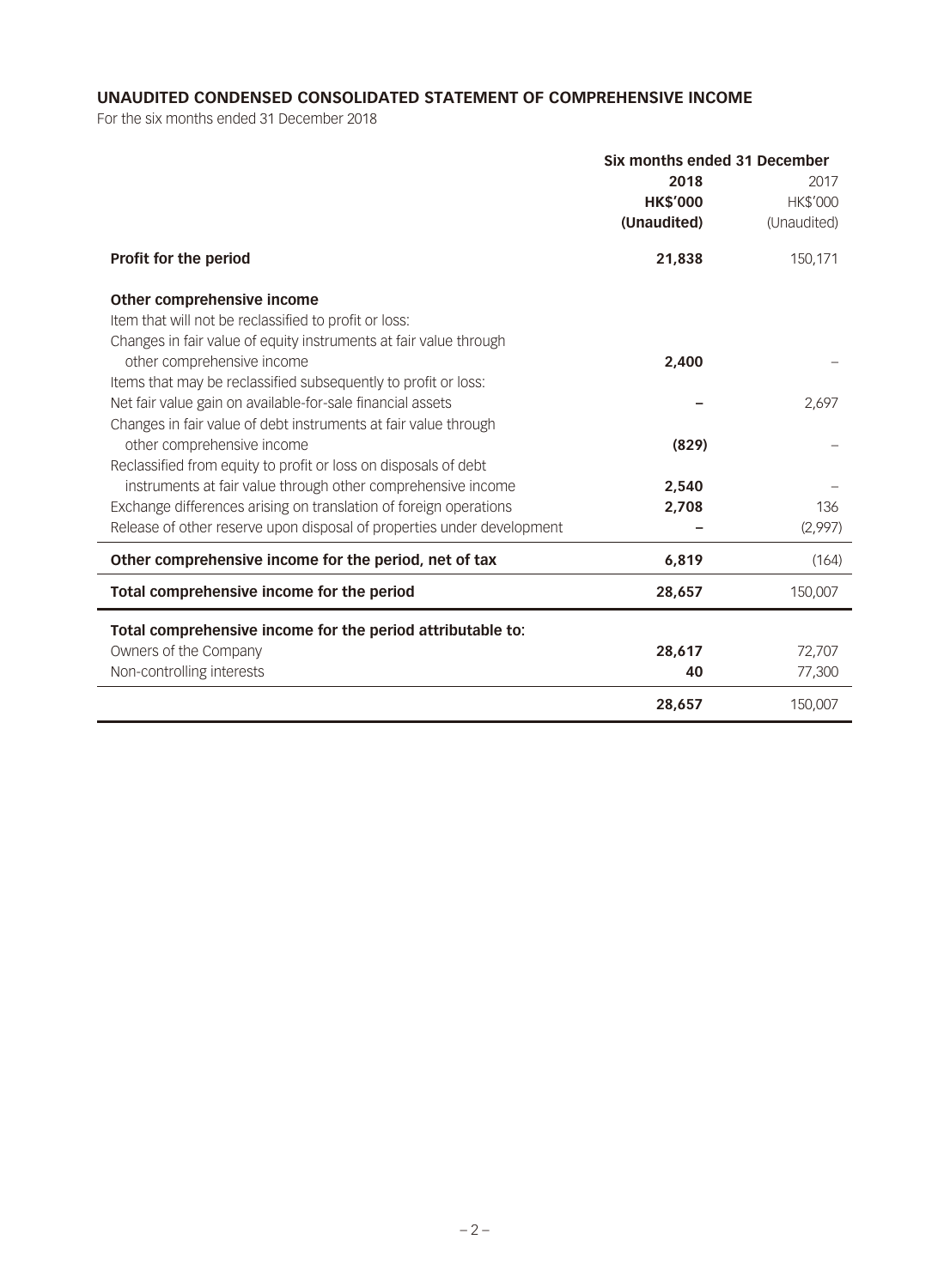## **UNAUDITED CONDENSED CONSOLIDATED STATEMENT OF FINANCIAL POSITION**

As at 31 December 2018

|                                                                                                      | <b>Notes</b> | At 31 December<br>2018<br><b>HK\$'000</b><br>(Unaudited) | At 30 June<br>2018<br>HK\$'000<br>(Audited) |
|------------------------------------------------------------------------------------------------------|--------------|----------------------------------------------------------|---------------------------------------------|
| <b>ASSETS AND LIABILITIES</b>                                                                        |              |                                                          |                                             |
| <b>Non-current assets</b>                                                                            |              |                                                          |                                             |
| Property, plant and equipment                                                                        |              | 98,918                                                   | 87,563                                      |
| Investment properties                                                                                |              | 986,610                                                  | 998,852                                     |
| Interests in associates<br>Available-for-sale financial assets                                       | 10           |                                                          | 248,053                                     |
| Equity instruments at fair value through                                                             |              |                                                          |                                             |
| other comprehensive income                                                                           | 11           | 210,488                                                  |                                             |
| Debt instruments at fair value through                                                               |              |                                                          |                                             |
| other comprehensive income                                                                           | 12           | 74,565                                                   |                                             |
| Deposits for acquisition of property, plant and equipment                                            |              |                                                          | 13,023                                      |
| Deposits for acquisition of investment properties                                                    |              | 3,408                                                    | 9,785                                       |
|                                                                                                      |              | 1,373,989                                                | 1,357,276                                   |
| <b>Current assets</b>                                                                                |              |                                                          |                                             |
| Amounts due from associates                                                                          |              |                                                          |                                             |
| Properties held for trading                                                                          |              | 175,883                                                  | 175,883                                     |
| Properties under development                                                                         |              | 14,298                                                   |                                             |
| Trade receivables                                                                                    | 13           | 4,109                                                    | 2,706                                       |
| Prepayments, deposits and other receivables<br>Financial assets at fair value through profit or loss | 14           | 4,531<br>3,873                                           | 5,177                                       |
| Cash and bank balances                                                                               |              | 485,519                                                  | 511,508                                     |
| Pledged bank deposits                                                                                |              | 82,051                                                   | 64,599                                      |
|                                                                                                      |              | 770,264                                                  | 759,873                                     |
|                                                                                                      |              |                                                          |                                             |
| <b>Current liabilities</b><br>Accrued expenses, other payables and deposits received                 |              | 9,640                                                    | 33,281                                      |
| <b>Borrowings</b>                                                                                    |              | 126,052                                                  | 106,139                                     |
| Amounts due to non-controlling shareholders                                                          |              | 16,009                                                   | 16,009                                      |
| Provision for income tax                                                                             |              | 24,754                                                   | 25,435                                      |
|                                                                                                      |              | 176,455                                                  | 180,864                                     |
| <b>Net current assets</b>                                                                            |              | 593,809                                                  | 579,009                                     |
| <b>Total assets less current liabilities</b>                                                         |              | 1,967,798                                                | 1,936,285                                   |
| <b>Non-current liabilities</b>                                                                       |              |                                                          |                                             |
| <b>Borrowings</b>                                                                                    |              | 18,078                                                   | 20,308                                      |
| Deferred tax liabilities                                                                             |              | 9,998                                                    | 9,998                                       |
|                                                                                                      |              | 28,076                                                   | 30,306                                      |
| <b>Net assets</b>                                                                                    |              | 1,939,722                                                | 1,905,979                                   |
| <b>EQUITY</b>                                                                                        |              |                                                          |                                             |
| Share capital                                                                                        | 15           | 55,481                                                   | 55,481                                      |
| Reserves                                                                                             |              | 1,885,189                                                | 1,851,486                                   |
| Equity attributable to owners of the Company                                                         |              | 1,940,670                                                | 1,906,967                                   |
| <b>Non-controlling interests</b>                                                                     |              | (948)                                                    | (988)                                       |
| <b>Total equity</b>                                                                                  |              | 1,939,722                                                | 1,905,979                                   |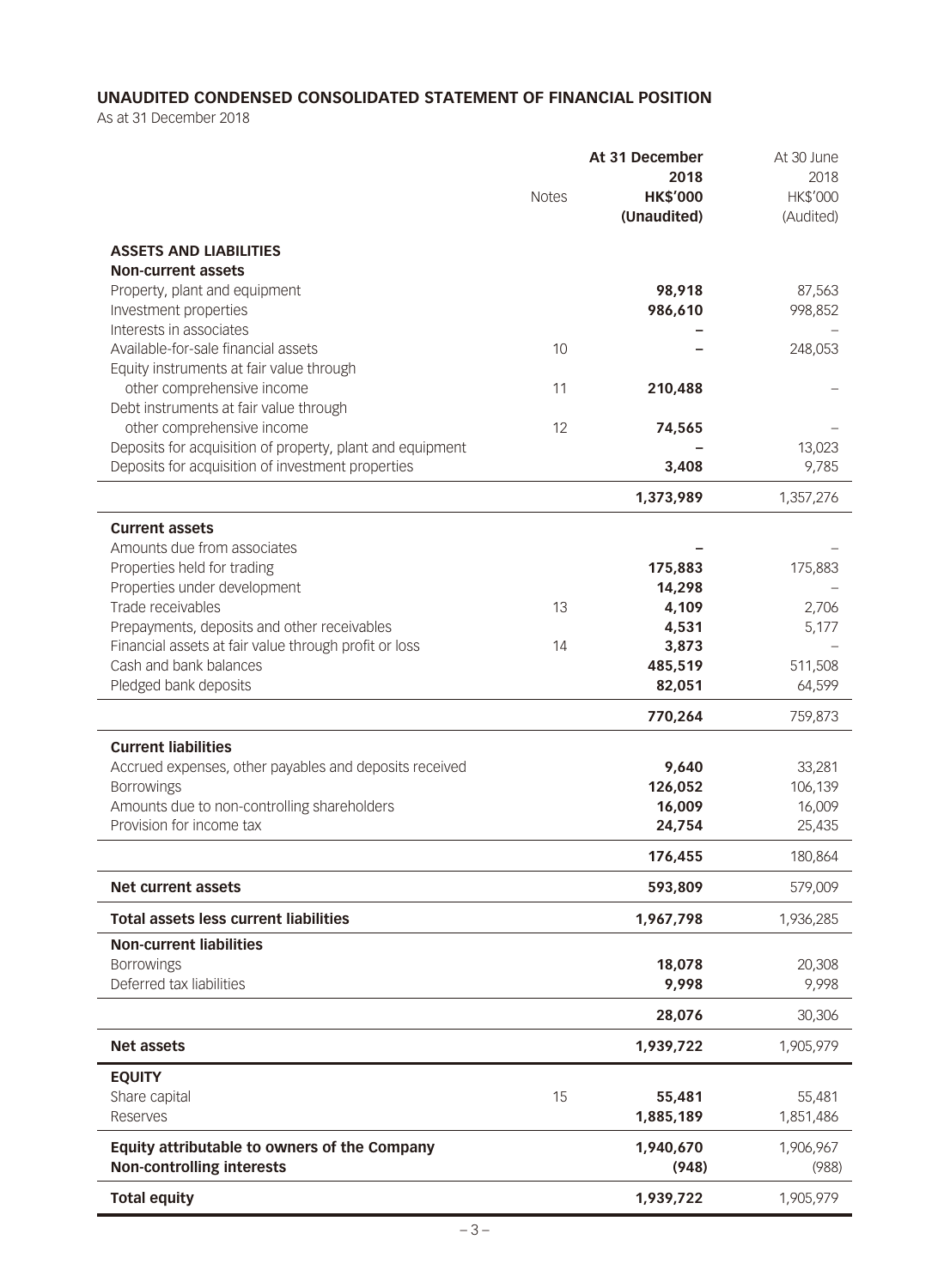## **UNAUDITED CONDENSED CONSOLIDATED STATEMENT OF CASH FLOWS**

|                                                        | Six months ended 31 December           |                                 |  |
|--------------------------------------------------------|----------------------------------------|---------------------------------|--|
|                                                        | 2018<br><b>HK\$'000</b><br>(Unaudited) | 2017<br>HK\$'000<br>(Unaudited) |  |
| Net cash (used in)/generated from operating activities | (36, 626)                              | 603,353                         |  |
| Net cash generated from/(used in) investing activities | 8,966                                  | (86, 187)                       |  |
| Net cash generated from/(used in) financing activities | 17,683                                 | (268, 371)                      |  |
| Net (decrease)/increase in cash and cash equivalents   | (9, 977)                               | 248,795                         |  |
| Cash and cash equivalents at beginning of period       | 302,291                                | 178,136                         |  |
| Effect of foreign exchange rate change                 | 2,708                                  | (364)                           |  |
| CASH AND CASH EQUIVALENTS AT END OF PERIOD             | 295,022                                | 426,567                         |  |
| ANALYSIS OF BALANCES OF CASH AND CASH EQUIVALENTS      |                                        |                                 |  |
| Cash and bank balances                                 | 37,748                                 | 72,024                          |  |
| Short-term deposits                                    | 257,274                                | 354,543                         |  |
|                                                        | 295,022                                | 426,567                         |  |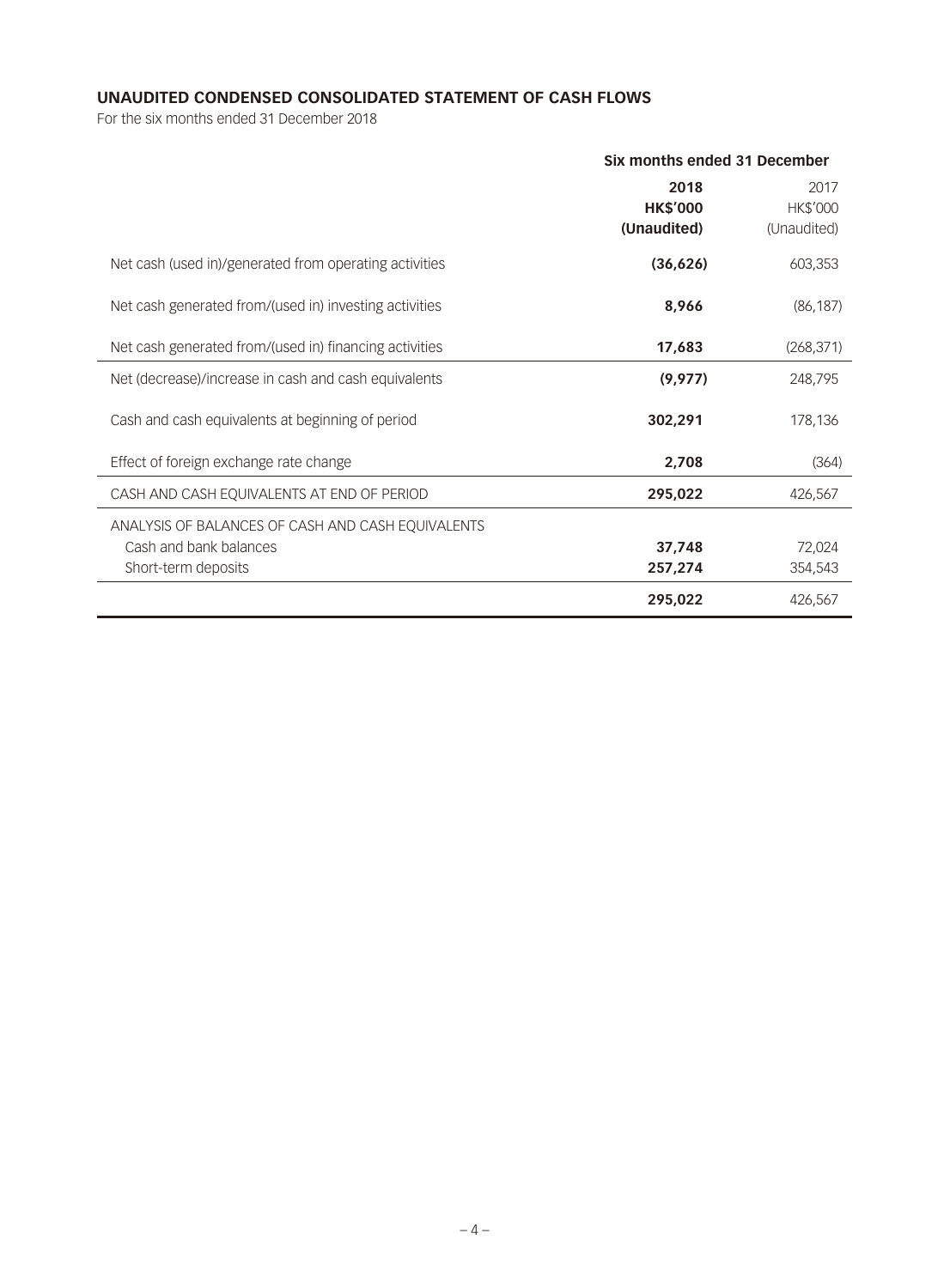# **UNAUDITED CONDENSED CONSOLIDATED STATEMENT OF CHANGES IN EQUITY**

| Equity attributable to owners of the Company                                                  |             |             |                 |                   |             |             |                          |                 |             |                |                 |
|-----------------------------------------------------------------------------------------------|-------------|-------------|-----------------|-------------------|-------------|-------------|--------------------------|-----------------|-------------|----------------|-----------------|
|                                                                                               |             | Share       |                 | Share-based       |             |             | Proposed                 |                 |             | Non-           |                 |
|                                                                                               | Share       | premium     | Translation     | payment           | Revaluation | Other       | final                    | Retained        |             | controlling    | Total           |
|                                                                                               | capital     | account     | reserve         | reserve           | reserve     | reserve     | dividend                 | profits         | Total       | interests      | equity          |
|                                                                                               | HK\$'000    | HK\$'000    | <b>HK\$'000</b> | HK\$'000          | HK\$'000    | HK\$'000    | <b>HK\$'000</b>          | <b>HK\$'000</b> | HK\$'000    | HK\$'000       | <b>HK\$'000</b> |
|                                                                                               | (Unaudited) | (Unaudited) | (Unaudited)     | (Unaudited)       | (Unaudited) | (Unaudited) | (Unaudited)              | (Unaudited)     | (Unaudited) | (Unaudited)    | (Unaudited)     |
| At 1 July 2017                                                                                | 55,481      | 1,568,267   | 91              | 11,074            | 6,770       | 4,377       |                          | 123,180         | 1,769,240   | (1,454)        | 1,767,786       |
| Lapse of share options                                                                        |             |             | $\overline{a}$  | (2,346)           |             |             |                          | 2,346           |             |                |                 |
| <b>Transaction with owners</b>                                                                |             |             |                 | (2,346)           |             |             |                          | 2,346           |             |                |                 |
| Profit for the period                                                                         |             |             |                 |                   |             |             |                          | 72,871          | 72,871      | 77,300         | 150,171         |
| Release of non-controlling<br>interests upon disposal of<br>properties under development      |             |             |                 |                   |             |             |                          |                 |             | (76, 723)      | (76, 723)       |
| Other comprehensive income:<br>Net fair value gain on available-for-<br>sale financial assets |             |             |                 |                   |             |             |                          |                 |             |                |                 |
| Exchange differences arising on                                                               |             |             |                 |                   | 2.697       |             |                          |                 | 2,697       |                | 2,697           |
| translation of foreign operations                                                             |             |             | 136             |                   |             |             |                          |                 | 136         |                | 136             |
| Release of other reserve upon disposal                                                        |             |             |                 |                   |             |             |                          |                 |             |                |                 |
| of properties under development                                                               |             |             |                 |                   |             | (2,997)     |                          |                 | (2,997)     | $\overline{a}$ | (2,997)         |
| Total comprehensive income                                                                    |             |             |                 |                   |             |             |                          |                 |             |                |                 |
| for the period                                                                                |             |             | 136             | $\qquad \qquad -$ | 2,697       | (2,997)     | $\overline{\phantom{a}}$ | 72,871          | 72,707      | 577            | 73,284          |
| At 31 December 2017                                                                           | 55,481      | 1,568,267   | 227             | 8,728             | 9,467       | 1,380       |                          | 198,397         | 1,841,947   | (877)          | 1,841,070       |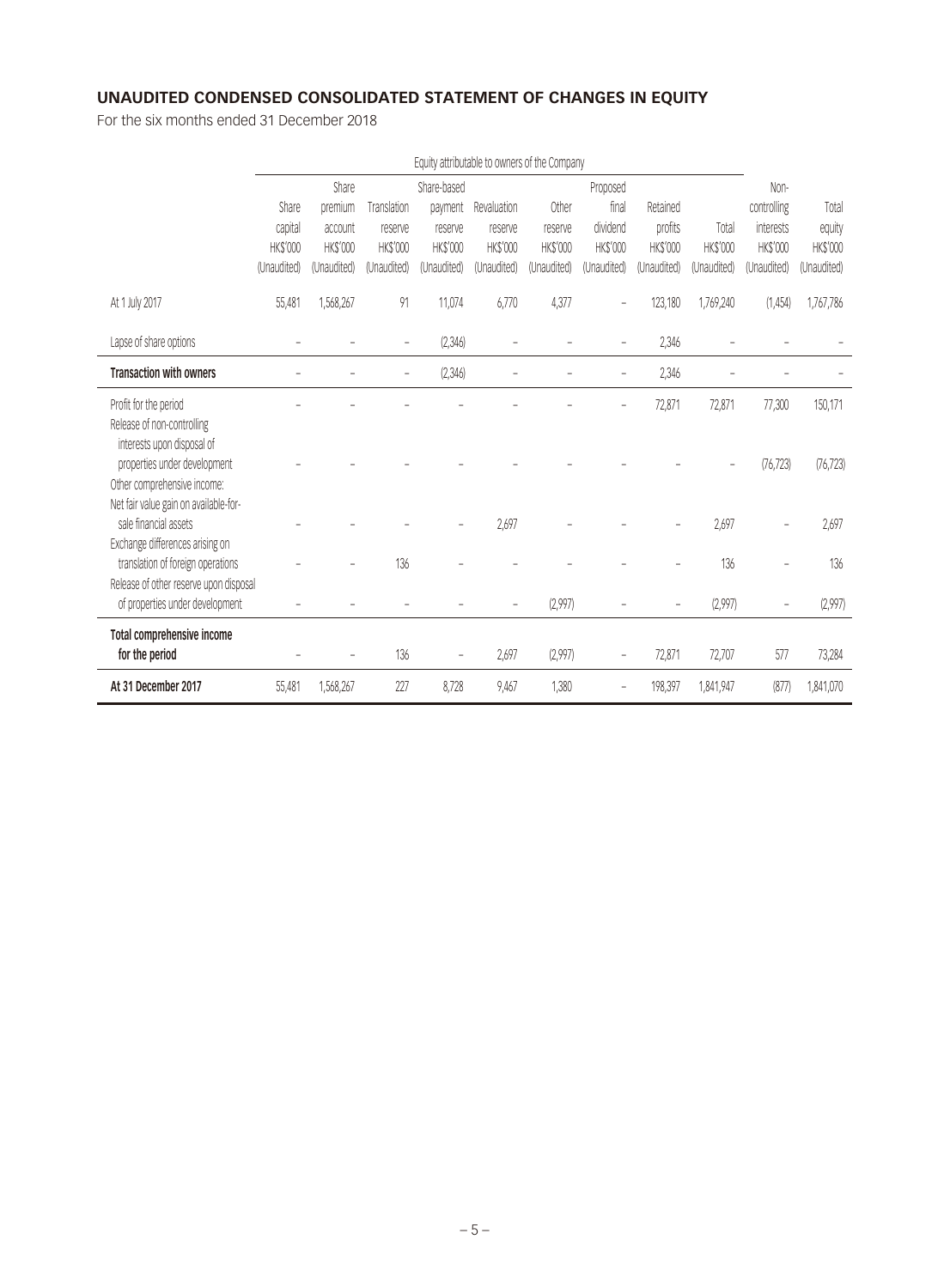# **UNAUDITED CONDENSED CONSOLIDATED STATEMENT OF CHANGES IN EQUITY**

| Equity attributable to owners of the Company |                 |                 |                          |                 |                 |                 |                          |                 |                 |                          |                 |
|----------------------------------------------|-----------------|-----------------|--------------------------|-----------------|-----------------|-----------------|--------------------------|-----------------|-----------------|--------------------------|-----------------|
|                                              |                 | Share           |                          | Share-based     |                 |                 | Proposed                 |                 |                 | Non-                     |                 |
|                                              | Share           | premium         | <b>Translation</b>       | payment         | Revaluation     | Other           | final                    | Retained        |                 | controlling              | Total           |
|                                              | capital         | account         | reserve                  | reserve         | reserve         | reserve         | dividend                 | profits         | Total           | interests                | equity          |
|                                              | <b>HK\$'000</b> | <b>HK\$'000</b> | <b>HK\$'000</b>          | <b>HK\$'000</b> | <b>HK\$'000</b> | <b>HK\$'000</b> | <b>HK\$'000</b>          | <b>HK\$'000</b> | <b>HK\$'000</b> | <b>HK\$'000</b>          | <b>HK\$'000</b> |
|                                              | (Unaudited)     | (Unaudited)     | (Unaudited)              | (Unaudited)     | (Unaudited)     | (Unaudited)     | (Unaudited)              | (Unaudited)     | (Unaudited)     | (Unaudited)              | (Unaudited)     |
|                                              |                 |                 |                          |                 |                 |                 |                          |                 |                 |                          |                 |
| At 1 July 2018                               | 55,481          | 1,568,267       | 50                       | 8,728           | 1,581           | 1,380           | 10,000                   | 261,480         | 1,906,967       | (988)                    | 1,905,979       |
| Initial application of HKFRS 9 (note 3)      |                 |                 | ٠                        | ÷               | 2,125           |                 |                          |                 | 2,125           | ÷                        | 2,125           |
| Restated balance at 1 July 2018              | 55,481          | 1,568,267       | 50                       | 8,728           | 3,706           | 1,380           | 10,000                   | 261,480         | 1,909,092       | (988)                    | 1,908,104       |
| Equity-settled share-based payment           |                 |                 | $\overline{a}$           | 2,961           |                 |                 | $\overline{a}$           | ÷               | 2,961           | $\overline{\phantom{0}}$ | 2,961           |
| Lapse of share options                       | $\overline{a}$  | L,              | $\overline{\phantom{a}}$ | (444)           | Ĭ.              | L,              | $\overline{\phantom{0}}$ | 444             | Ĭ.              | ÷,                       |                 |
| <b>Transaction with owners</b>               |                 |                 | L.                       | 2,517           |                 |                 | $\overline{a}$           | 444             | 2,961           | ÷                        | 2,961           |
|                                              |                 |                 |                          |                 |                 |                 |                          |                 |                 |                          |                 |
| Profit for the period                        |                 |                 |                          |                 |                 |                 | $\overline{\phantom{m}}$ | 21,798          | 21,798          | 40                       | 21,838          |
| Other comprehensive income:                  |                 |                 |                          |                 |                 |                 |                          |                 |                 |                          |                 |
| Change in fair value of equity instruments   |                 |                 |                          |                 |                 |                 |                          |                 |                 |                          |                 |
| at fair value through other                  |                 |                 |                          |                 |                 |                 |                          |                 |                 |                          |                 |
| comprehensive income                         |                 |                 |                          |                 | 2,400           |                 |                          |                 | 2,400           |                          | 2,400           |
| Change in fair value of debts instruments    |                 |                 |                          |                 |                 |                 |                          |                 |                 |                          |                 |
| at fair value through other                  |                 |                 |                          |                 |                 |                 |                          |                 |                 |                          |                 |
| comprehensive income                         |                 |                 |                          |                 | (829)           |                 |                          |                 | (829)           |                          | (829)           |
| Reclassified from equity to profit or        |                 |                 |                          |                 |                 |                 |                          |                 |                 |                          |                 |
| loss on disposals of debt                    |                 |                 |                          |                 |                 |                 |                          |                 |                 |                          |                 |
| instruments at fair value through other      |                 |                 |                          |                 |                 |                 |                          |                 |                 |                          |                 |
| comprehensive income                         |                 |                 |                          |                 | 2,540           |                 |                          |                 | 2,540           |                          | 2,540           |
| Exchange differences arising                 |                 |                 |                          |                 |                 |                 |                          |                 |                 |                          |                 |
| on translation of foreign operations         |                 | $\overline{a}$  | 2,708                    |                 | $\overline{a}$  |                 |                          | ÷,              | 2,708           | $\overline{\phantom{m}}$ | 2,708           |
| Total comprehensive income                   |                 |                 |                          |                 |                 |                 |                          |                 |                 |                          |                 |
| for the period                               |                 |                 | 2,708                    |                 | 4.111           |                 | $\overline{a}$           | 21,798          | 28,617          | 40                       | 28,657          |
| At 31 December 2018                          | 55,481          | 1,568,267       | 2,758                    | 11,245          | 7,817           | 1,380           | 10,000                   | 283,722         | 1,940,670       | (948)                    | 1,939,722       |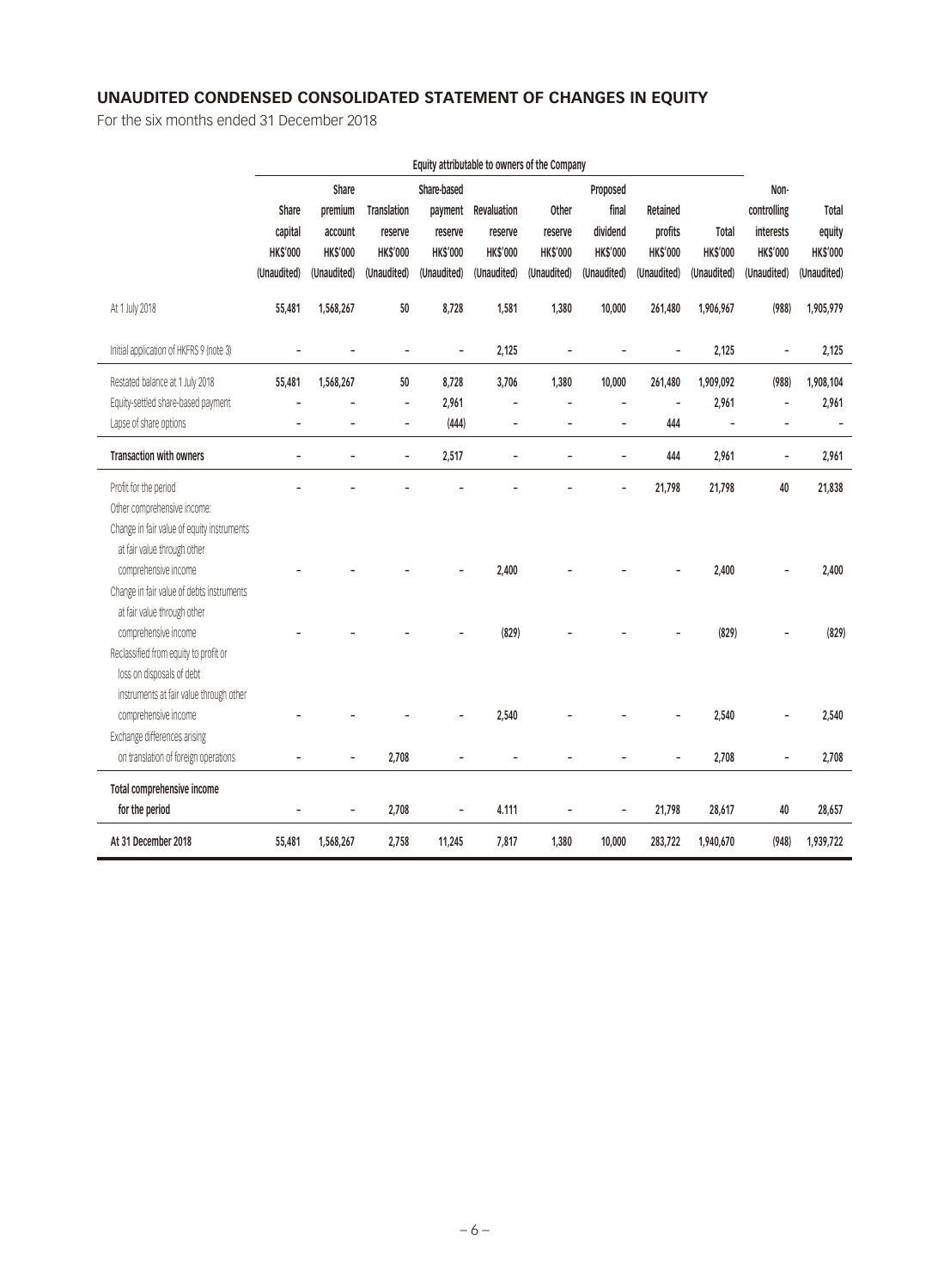### **NOTES TO UNAUDITED CONDENSED CONSOLIDATED FINANCIAL STATEMENTS**

### **1. GENERAL INFORMATION**

Winfull Group Holdings Limited (the "Company") is an exempted company with limited liability under the Companies Law (2001 Second Revision) of the Cayman Islands. The address of its registered office is Cricket Square, Hutchins Drive, P.O. Box 2681, Grand Cayman KY1-1111, Cayman Islands and its principal place of business is Unit A, 6th Floor, 9 Queen's Road Central, Hong Kong.

The Company's shares are listed on the Main Board of The Stock Exchange of Hong Kong Limited (the "Stock Exchange").

The principal activity of the Company is investment holding. The Group is principally engaged in the property investment and trading, property development and investment and trading in securities. Apart from the new principal segment of business for investment and trading in securities, there were no significant changes in the Group's operations during the period.

These condensed consolidated interim financial statements are unaudited, but have been reviewed by the audit committee of the Company and approved for issue by the board of directors (the "Board") of the Company on 22 February 2019.

### **2. BASIS OF PREPARATION**

The unaudited condensed consolidated interim financial statements of the Group for the six months ended 31 December 2018 (the "Condensed Financial Report") have been prepared in accordance with Hong Kong Accounting Standard ("HKAS") 34 "Interim Financial Reporting" issued by the Hong Kong Institute of Certified Public Accountants (the "HKICPA") and the applicable disclosure requirements of the Rules Governing the Listing of Securities on the Stock Exchange (the "Listing Rules").

These Condensed Financial Report have been prepared with the same accounting policies adopted in the annual financial statements of the Group for the year ended 30 June 2018 (the "2018 Annual Financial Statements"), except for those that relate to new standards or interpretations effective for the first time for periods beginning on or after 1 January 2018. This is the first set of the Group's financial statements in which HKFRS 9 and HKFRS 15 have been adopted. Details of any changes in accounting policies are set out in note 3.

These Condensed Financial Report do not include all the information and disclosures required in the annual financial statements, and should be read in conjunction with the 2018 Annual Financial Statements, which have been prepared in accordance with Hong Kong Financial Reporting Standards ("HKFRS").

The preparation of the Condensed Financial Report in conformity with HKAS 34 requires management to make judgements, estimates and assumptions that affect the application of policies and reported amounts of assets and liabilities, income and expenses on a year to date basis. Actual results may differ from these estimates.

In preparing the Condensed Financial Report, significant judgements made by management in applying the Group's accounting policies and the key sources of estimation uncertainty were the same as those applied to the 2018 Annual Financial Statements.

The Condensed Financial Report have been prepared under the historical cost convention, except for financial assets at fair value through profit or loss, equity/debt instruments at fair value through other comprehensive income assets and investment properties which are stated at fair value.

The Condensed Financial Report are presented in Hong Kong Dollars ("HK\$") which is also the functional currency of the Company and all values are rounded to the nearest thousands ("HK\$'000") unless otherwise stated.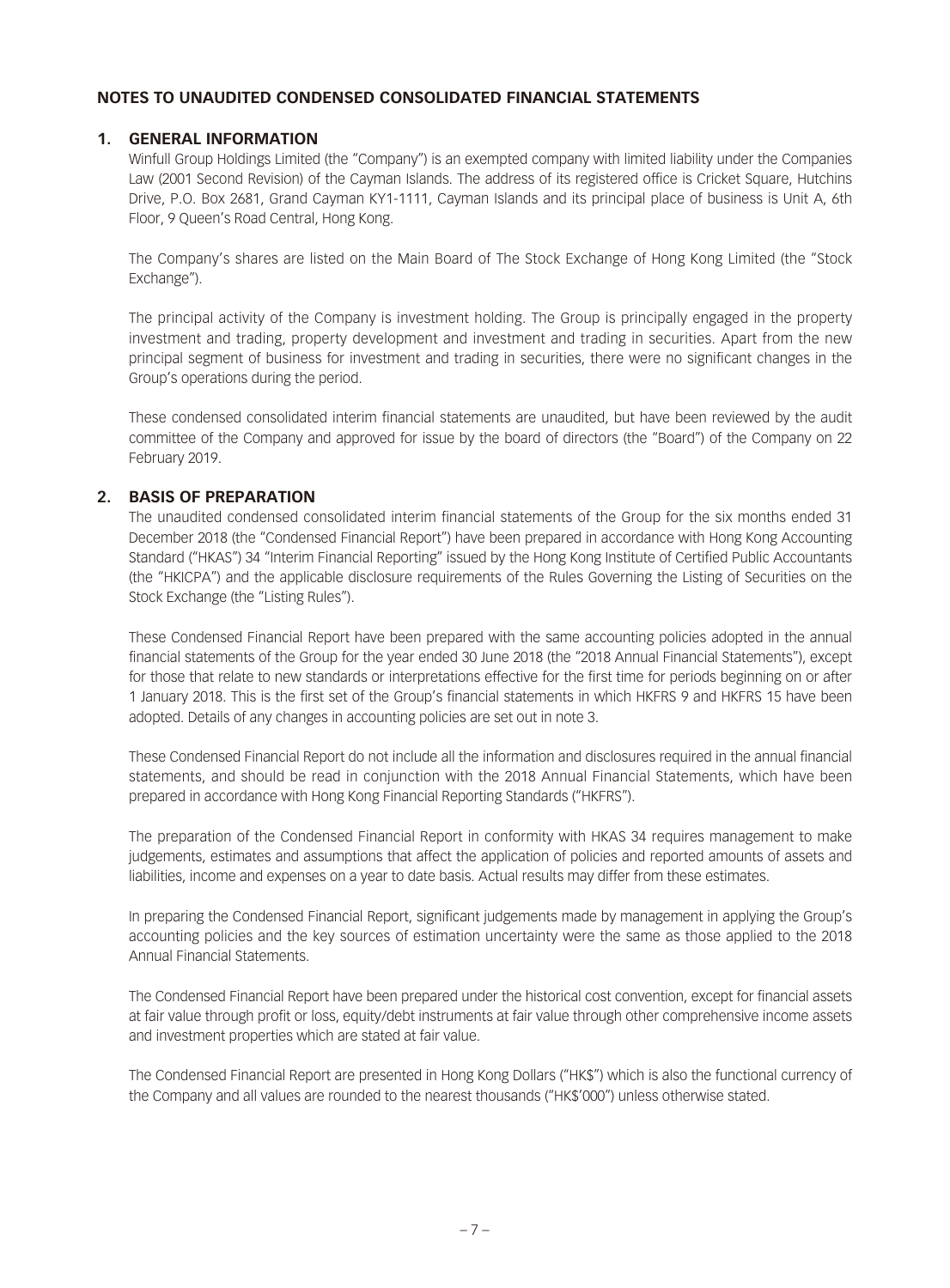### **3. CHANGES IN HKFRSS**

The HKICPA has issued a number of new or amended HKFRSs that are first effective for the current accounting period of the Group:

- HKFRS 9, Financial Instruments
- HKFRS 15, Revenue from Contracts with Customers
- HK(IFRIC)-Interpretation 22, Foreign Currency Transactions and Advance Considerations
- Amendments to HKFRS 2, Classification and Measurement of Share-based Payment Transactions
- Amendments to HKAS 28 included in Annual Improvements to HKFRSs 2014-2016 Cycle, Investments in Associates and Joint Ventures
- Amendments to HKAS 40, Transfers of Investment Property
- Amendments to HKFRS 1 included in Annual Improvements to HKFRSs 2014-2016 Cycle, First-time Adoption of Hong Kong Financial Reporting Standards

The impact of the adoption of HKFRS 9 Financial Instruments (see note 3A below) and HKFRS 15 Revenue from Contracts with Customers (see note 3B below) have been summarised in below. The other new or amended HKFRSs that are effective from 1 January 2018 did not have any material impact on the Group's accounting policies.

### A. HKFRS 9 Financial Instruments ("HKFRS 9")

#### *(i) Classification and measurement of financial instruments*

HKFRS 9 replaces HKAS 39 Financial Instruments: Recognition and Measurement for annual periods beginning on or after 1 January 2018, bringing together all three aspects of the accounting for financial instruments: (1) classification and measurement; (2) impairment and (3) hedge accounting. The adoption of HKFRS 9 from 1 January 2018 has resulted in changes in accounting policies of the Group and the amounts recognised in the condensed consolidated interim financial statements.

The following tables summarised the impact, net of tax, of transition to HKFRS 9 on the opening balance of reserves as of 1 January 2018 as follows (increase/(decrease)):

| Restated reserves balances at 1 July 2018                                         | 3.706           |
|-----------------------------------------------------------------------------------|-----------------|
| Reclassify investment from available-for-sale at cost to FVOCI (note 3A(i) below) | 2.125           |
| <b>Revaluation reserve</b><br>Reserves balances at 30 June 2018                   | 1.581           |
|                                                                                   | <b>HK\$'000</b> |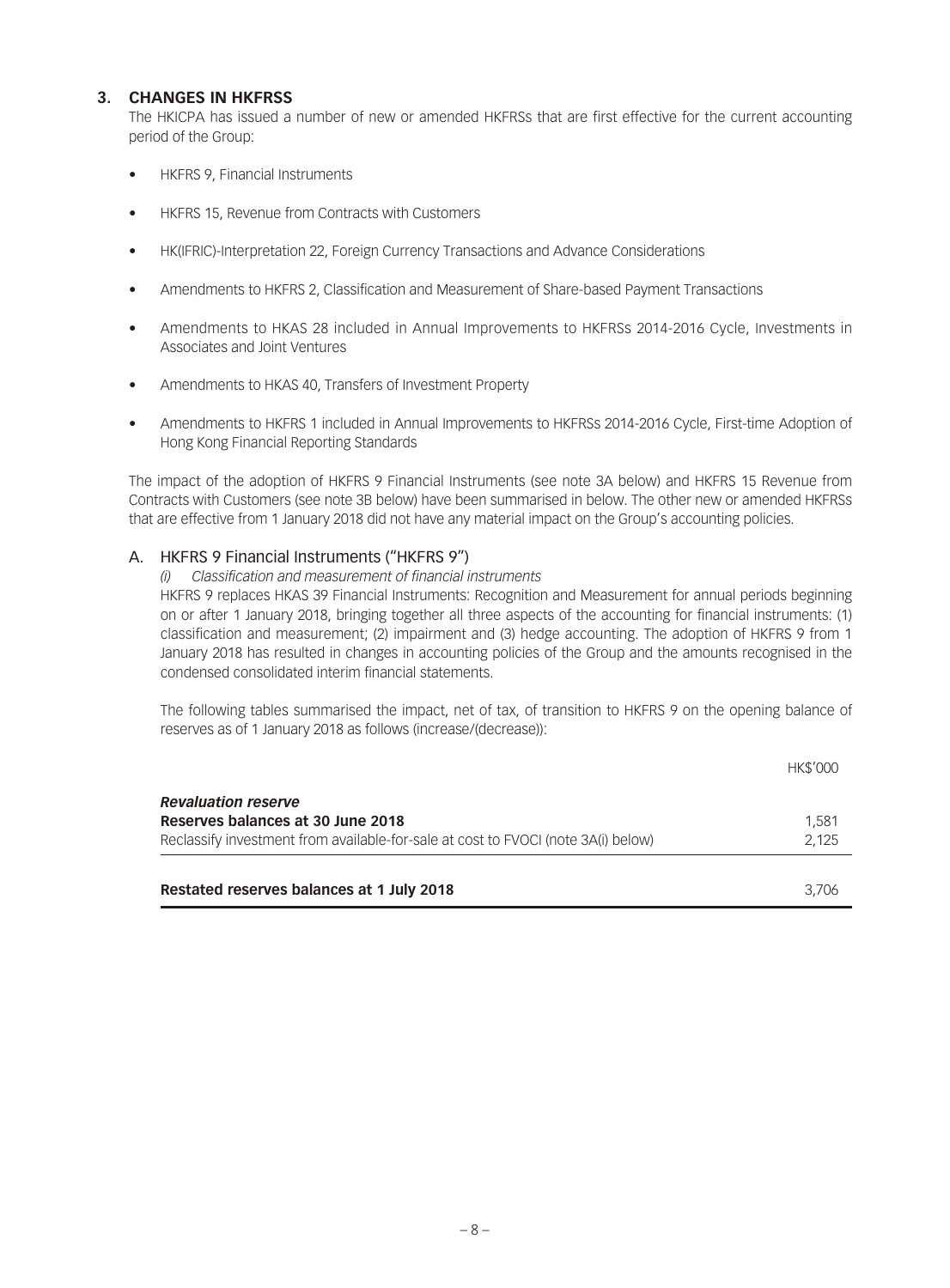### A. HKFRS 9 Financial Instruments ("HKFRS 9") *(cont'd)*

 *(i) Classification and measurement of financial instruments (cont'd)*

HKFRS 9 basically retains the existing requirements in HKAS 39 for the classification and measurements of financial liabilities. However, it eliminates the previous HKAS 39 categories for financial assets of held to maturity financial assets, loans and receivables and available-for-sale financial assets. The adoption of HKFRS 9 has no material impact on the Group's accounting policies related to financial liabilities and derivative financial instruments. The impact of HKFRS 9 on the Group's classification and measurement of financial assets is set out below.

Under HKFRS 9, except for certain trade receivables (that the trade receivables do not contain a significant financing component in accordance with HKFRS 15), an entity shall, at initial recognition, measures a financial asset at its fair value plus, in the case of a financial asset not at fair value through profit or loss ("FVTPL"), transaction costs. A financial asset is classified as: (i) financial assets at amortised cost ("amortised costs"); (ii) financial assets at fair value through other comprehensive income ("FVOCI"); or (iii) FVTPL (as defined in above). The classification of financial assets under HKFRS 9 is generally based on two criteria: (i) the business model under which the financial asset is managed and (ii) its contractual cash flow characteristics (the "solely payments of principal and interest" criterion, also known as "SPPI criterion"). Under HKFRS 9, embedded derivatives is no longer required to be separated from a host financial asset. Instead, the hybrid financial instrument is assessed as a whole for the classification.

A financial asset is measured at amortised cost if it meets both of the following conditions are met and it has not been designated as at FVTPL:

- It is held within a business model whose objective is to hold financial assets in order to collect contractual cash flows; and
- The contractual terms of the financial asset give rise on specified dates to cash flows that meet the SPPI criterion.

A debt investment is measured at FVOCI if it meets both of the following conditions and it has not been designated as at FVTPL:

- It is held within a business model whose objective is to achieved by both collecting contractual cash flows and selling financial assets; and
- The contractual terms of the financial asset give rise on specified dates to cash flows that meet the SPPI criterion.

On initial recognition of an equity investment that is not held for trading, the Group could irrevocably elect to present subsequent changes in the investment's fair value in other comprehensive income. This election is made on an investment-by-investment basis. All other financial assets not classified at amortised cost or FVOCI as described above are classified as FVTPL. This includes all derivative financial assets. On initial recognition, the Group may irrevocably designate a financial asset that otherwise meets the requirements to be measured at amortised cost or FVOCI at FVTPL if doing so eliminates or significantly reduces an accounting mismatch that would otherwise arise.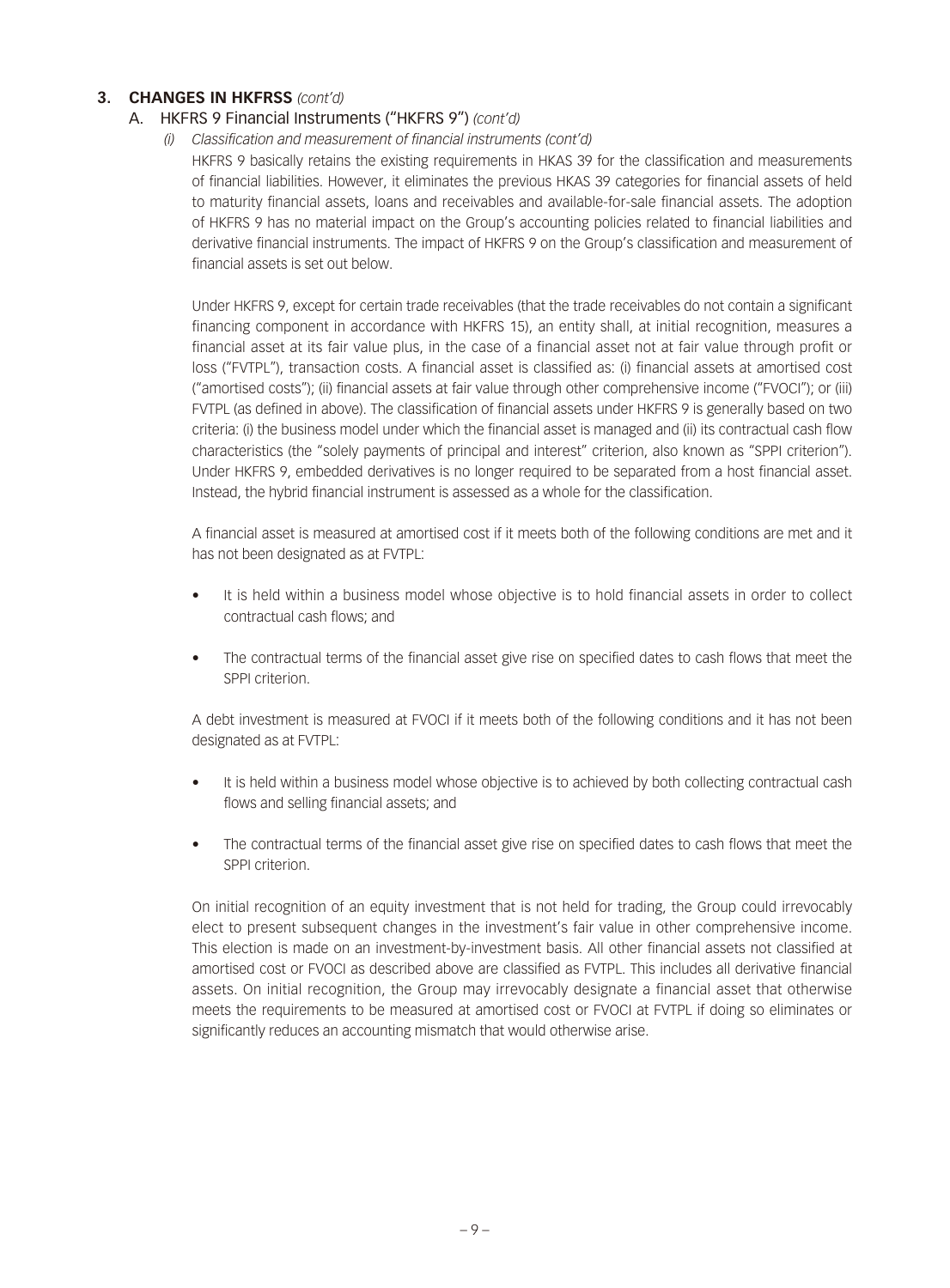### A. HKFRS 9 Financial Instruments ("HKFRS 9") *(cont'd)*

- *(i) Classification and measurement of financial instruments (cont'd)* The following accounting policies would be applied to the Group's financial assets as follows:
	- FVTPL FVTPL is subsequently measured at fair value. Changes in fair value, dividends and interest income are recognised in profit or loss. Amortised costs Financial assets at amortised cost are subsequently measured using the effective interest rate method. Interest income, foreign exchange gains and losses and impairment are recognised in profit or loss. Any gain on derecognition is recognised in profit or loss. FVOCI (debt investments) Debt investments at fair value through other comprehensive income are subsequently measured at fair value. Interest income calculated using the effective interest rate method, foreign exchange gains and
		- losses and impairment are recognised in profit or loss. Other net gains and losses are recognised in other comprehensive income. On derecognition, gains and losses accumulated in other comprehensive income are reclassified to profit or loss.
	- FVOCI (equity investments) Equity investments at fair value through other comprehensive income are measured at fair value. Dividend income are recognised in profit or loss unless the dividend income clearly represents a recovery of part of the cost of the investments. Other net gains and losses are recognised in other comprehensive income and are not reclassified to profit or loss.
	- (a) As of 1 July 2018, certain investment in listed equity investments were reclassified from availablefor-sale financial assets to FVOCI. The Group intends to hold these equity investments for long term strategic purposes. Under HKFRS 9, the Group has designated these equity investments at the date of initial application as measured at FVOCI. As a result, financial assets with a fair value of HK\$15,430,000 were reclassified from available-for-sale financial assets at fair value to equity investments at FVOCI.
	- (b) In addition to (a) above, listed debt investments were reclassified from available-for-sale to FVOCI, as the Group's business model is to collect contractual cash flow and sell these financial assets. These listed debt investments meet the SPPI criterion. As such, listed debt investments with a fair value of HK\$104,348,000 were reclassified from available-for-sale investments to debt investments at FVOCI.
	- (c) As of 1 July 2018, unquoted equity investments were reclassified from available-for-sale financial assets at cost to FVOCI. These unquoted equity instrument has no quoted price in an active market. The Group intends to hold these unquoted equity investment for long term strategic purposes. In addition, the Group has designated such unquoted equity instrument at the date of initial application as measured at FVOCI. As at 1 July 2018, the difference between the previous carrying amount and the fair value of HK\$1,831,000 has been included in the opening FVOCI reserve.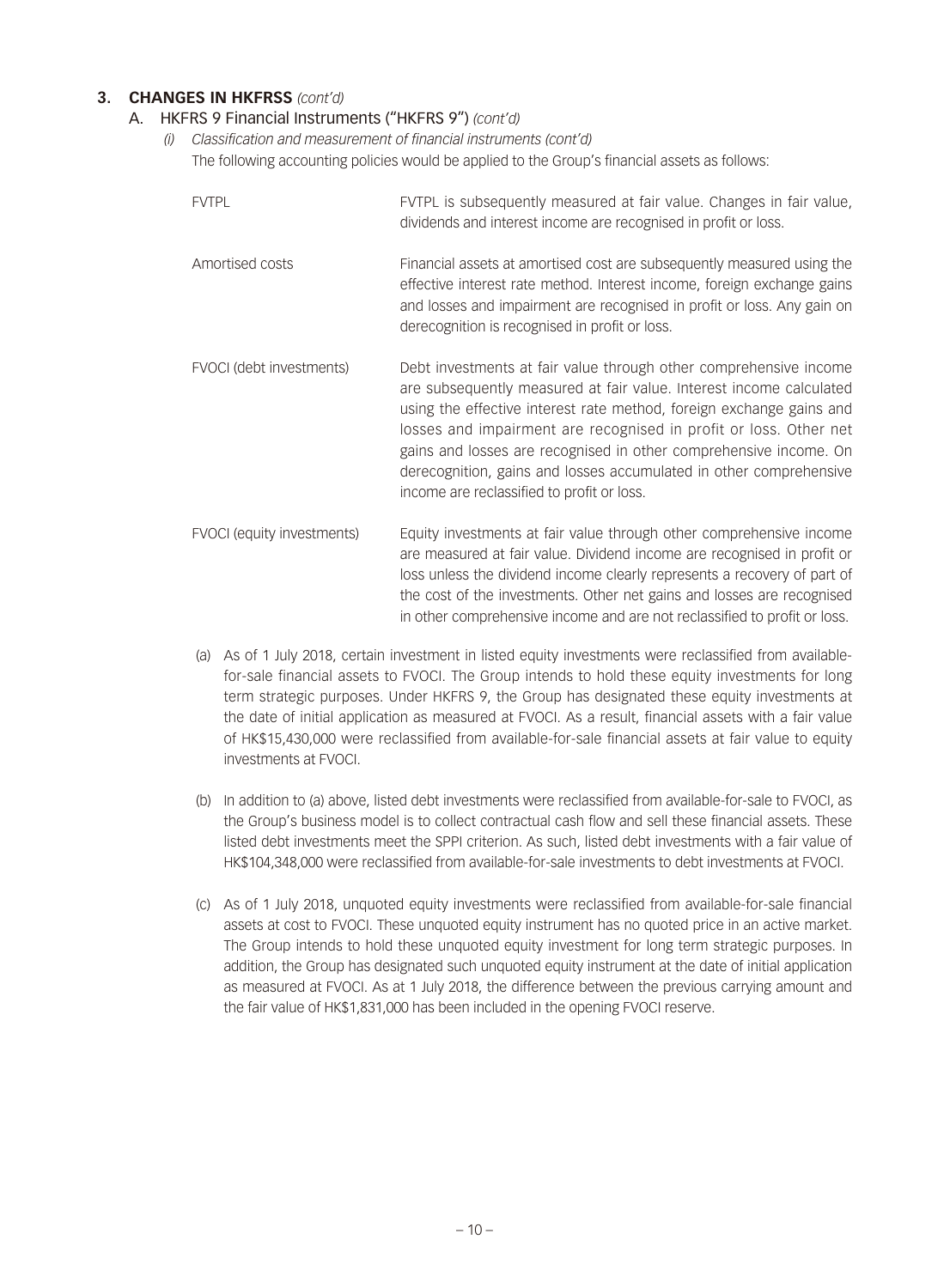### A. HKFRS 9 Financial Instruments ("HKFRS 9") *(cont'd)*

- *(i) Classification and measurement of financial instruments (cont'd)*
	- (d) As of 1 July 2018, certain unquoted investment funds were reclassified from available-for-sale to FVOCI, as the Group's business model is to collect contractual cash flow and sell these financial assets. These unquoted debt investments meet the SPPI criterion. As such, unquoted investment funds with a fair value of HK\$30,804,000 were reclassified from available-for-sale investments to equity investments at FVOCI reserve.
	- (e) In addition to (d) above, certain unquoted investment funds were reclassified from available-for-sale financial assets at cost to FVOCI, as the Group's business model is to collect contractual cash flow and sell these financial assets. These unquoted debt investments meet the SPPI criterion. As at 1 July 2018, the difference between the previous carrying amount and the fair value of HK\$294,000 has been included in the opening FVOCI.

The following table summarizes the original measurement categories under HKAS 39 and the new measurement categories under HKFRS 9 for each class of the Group's financial assets as at 1 July 2018:

| <b>Financial assets</b>             | <b>Original</b><br>classification<br>under HKAS 39    | <b>New</b><br>classification<br>under HKFRS 9 | <b>Carrying</b><br>amount as at<br>1 July 2018<br>under HKAS 39<br><b>HK\$'000</b> | <b>Carrying</b><br>amount as at<br>1 July 2018<br>under HKFRS 9<br><b>HK\$'000</b> |
|-------------------------------------|-------------------------------------------------------|-----------------------------------------------|------------------------------------------------------------------------------------|------------------------------------------------------------------------------------|
| Listed equity<br>investments        | Available-for-sale (at fair<br>value) (note 3A(i)(a)) | <b>FVTPL</b>                                  | 15,430                                                                             | 15,430                                                                             |
| Listed debt investments             | Available-for-sale (at fair<br>value) (note 3A(i)(b)) | <b>FVOCI</b>                                  | 104,348                                                                            | 104,348                                                                            |
| Unlisted equity investments         | Available-for-sale (at cost)<br>(note 3A(i)(c))       | <b>FVOCI</b>                                  | 61,155                                                                             | 62,986                                                                             |
| Unlisted Investment funds           | Available-for-sale (at fair<br>value) (note 3A(i)(d)) | <b>FVOCI</b>                                  | 30,804                                                                             | 30,804                                                                             |
| Unlisted Investment funds           | Available-for-sale (at cost)<br>(note 3A(i)(e))       | <b>FVOCI</b>                                  | 36,316                                                                             | 36,610                                                                             |
| Amounts due<br>from associate       | Loans and receivables                                 | Amortised cost                                |                                                                                    |                                                                                    |
| Amounts due from<br>a joint venture | Loans and receivables                                 | Amortised cost                                |                                                                                    |                                                                                    |
| Trade receivables                   | Loans and receivables                                 | Amortised cost                                | 2,706                                                                              | 2,706                                                                              |
| Other receivables                   | Loans and receivables                                 | Amortised cost                                | 4,868                                                                              | 4,868                                                                              |
| Cash and bank balance               | Loans and receivables                                 | Amortised cost                                | 511,508                                                                            | 511,508                                                                            |
| Pledged bank deposits               | Loans and receivables                                 | Amortised cost                                | 64,599                                                                             | 64,599                                                                             |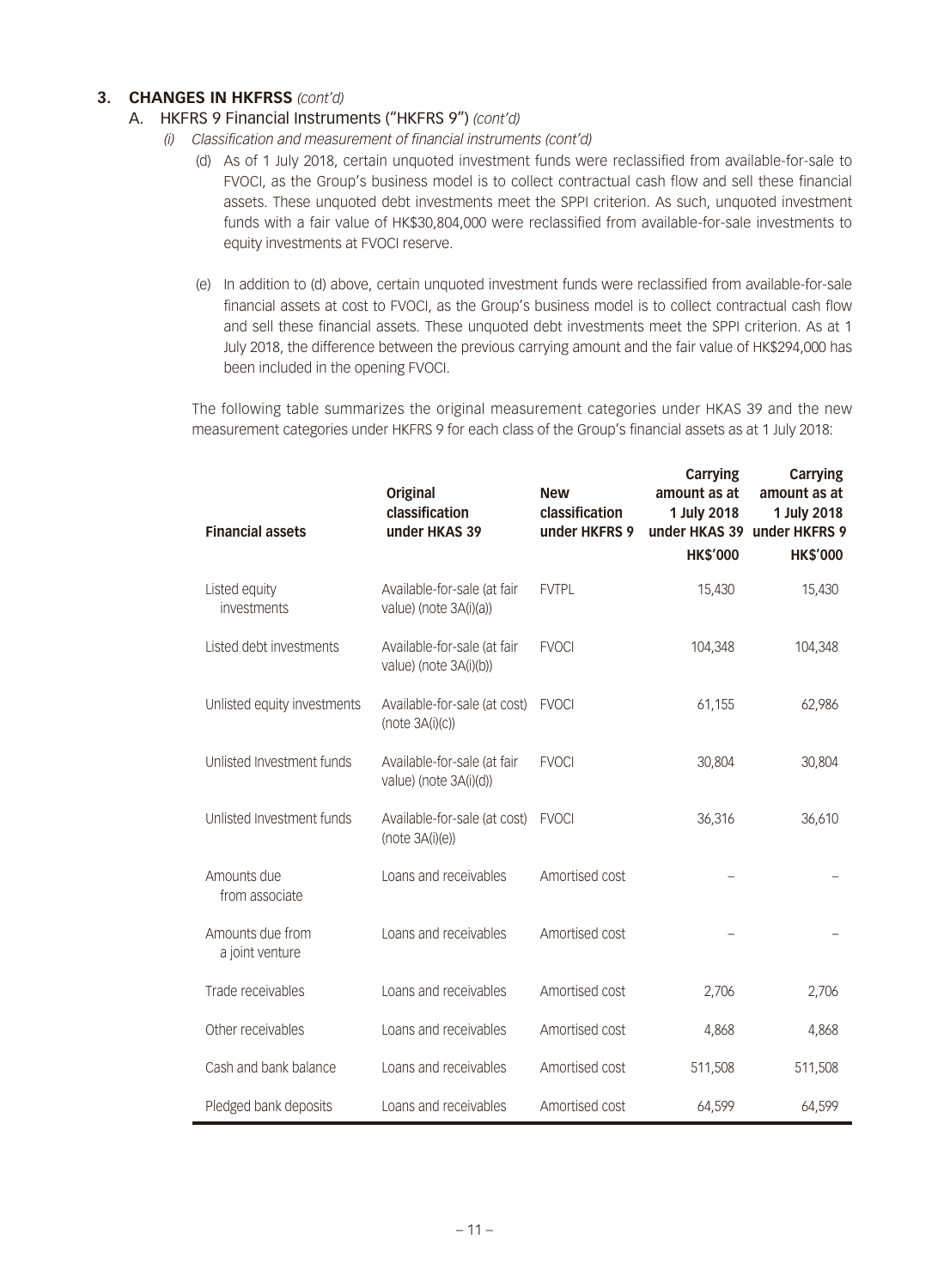#### A. HKFRS 9 Financial Instruments ("HKFRS 9") *(cont'd)*

*(ii) Impairment of financial assets*

The adoption of HKFRS 9 has changed the Group's impairment model by replacing the HKAS 39 "incurred loss model" to the "expected credit losses ("ECLs") model". HKFRS 9 requires the Group to recognised ECL for trade receivables and equity/debt investment at FVOCI earlier than HKAS 39. Cash and cash equivalents are subject to ECL model but the impairment is immaterial for the current period.

Under HKFRS 9, the losses allowances are measured on either of the following bases: (1) 12 months ECLs: these are the ECLs that result from possible default events within the 12 months after the reporting date: and (2) lifetime ECLs: these are ECLs that result from all possible default events over the expected life of a financial instrument.

#### **Measurement of ECLs**

ECLs are based on the difference between the contractual cash flows due in accordance with the contract and all the cash flows that the Group expects to receive. The shortfall is then discounted at an approximation to the assets' original effective interest rate.

The Group has elected to measure loss allowances for trade and other receivables using HKFRS 9 simplified approach and has calculated ECLs based on lifetime ECLs. The Group has established a provision matrix that is based on the Group's historical credit loss experience, adjusted for forwardlooking factors specific to the debtors and the economic environment.

For other debt financial assets, the ECLs are based on the 12-months ECLs. The 12-months ECLs is the portion of the lifetime ECLs that results from default events on a financial instrument that are possible within 12 months after the reporting date. However, when there has been a significant increase in credit risk since origination, the allowance will be based on the lifetime ECLs. When determining whether the credit risk of a financial asset has increased significantly since initial recognition and when estimating ECL, the Group considers reasonable and supportable information that is relevant and available without undue cost or effort. This includes both quantitative and qualitative information and analysis, based on the Group's historical experience and informed credit assessment and including forward-looking information. The Group's debt investment at FVOCI are considered to have low credit risk since the issuers' credit rating are high.

The Group assumes that the credit risk on a financial asset has increased significantly if it is more than 30 days past due.

The Group considers a financial asset to be in default when: (1) the borrower is unlikely to pay its credit obligations to the Group in full, without recourse by the Group to actions such as realising security (if any is held); or (2) the financial asset is more than 90 days past due.

The maximum period considered when estimating ECL is the maximum contractual period over which the Group is exposed to credit risk.

#### **Presentation of ECLs**

Loss allowances for financial assets measured at amortised cost are deducted from the gross carrying amount of the assets. For debt investment at FVOCI, the loss allowance is recognised in OCI, instead of reducing the carrying amount of the assets.

#### **Impact of the ECL model**

The Group concluded that the impact of ECLs on financial assets is insignificant as at 1 July 2018.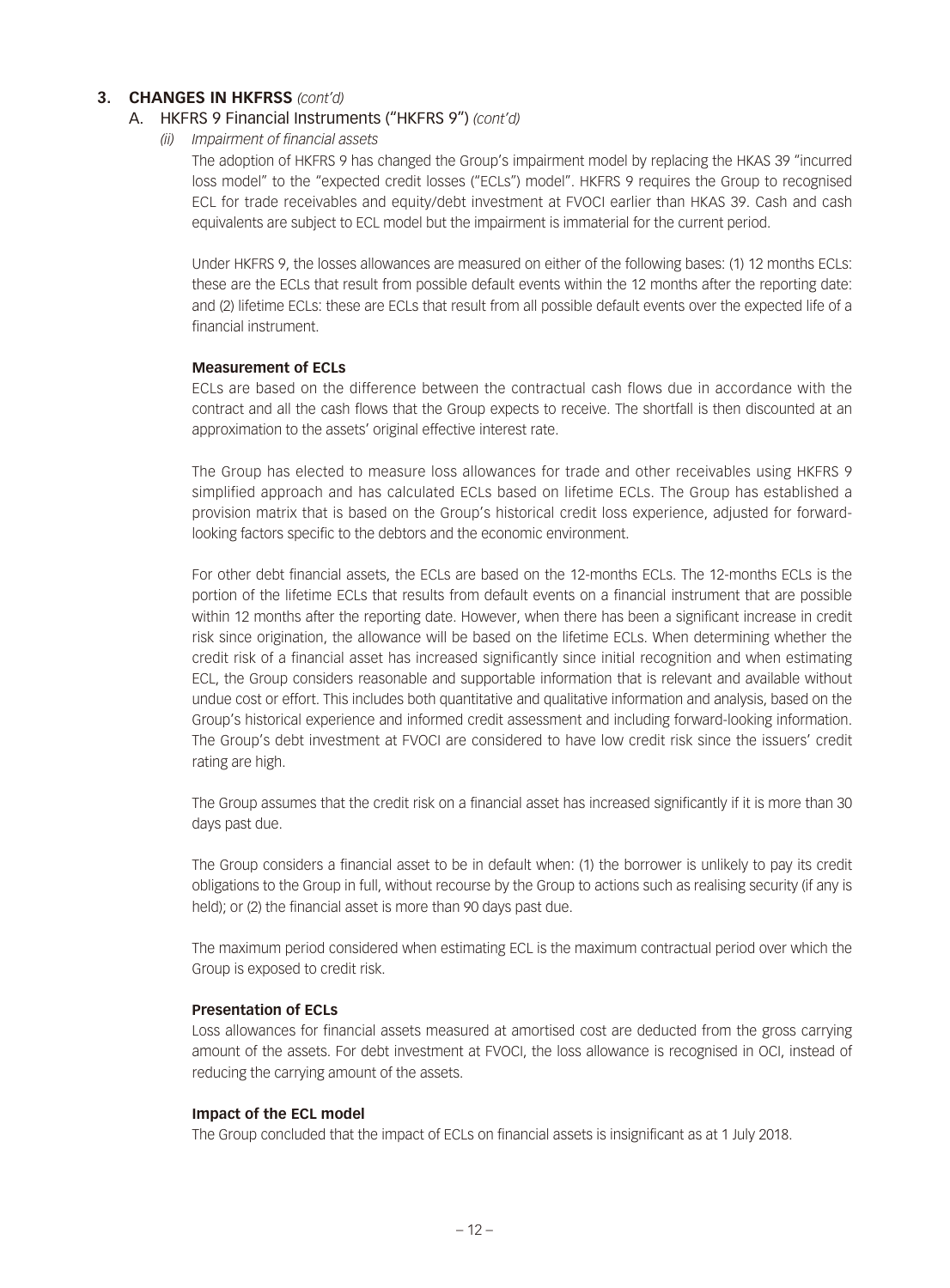### A. HKFRS 9 Financial Instruments ("HKFRS 9") *(cont'd)*

*(iii) Transition*

The Group has applied the transitional provision in HKFRS 9 such that HKFRS 9 was generally adopted without restating comparative information. The reclassifications and the adjustments arising from the new ECLs rules are therefore not reflected in the statement of financial position as at 30 June 2018, but are recognised in the statement of financial position on 1 July 2018. This mean that differences in the carrying amounts of financial assets and financial liabilities resulting from the adoption of HKFRS 9 are recognised in retained earnings and reserves as at 1 July 2018. Accordingly, the information presented for the year ended 30 June 2017 does not reflect the requirements of HKFRS 9 but rather those of HKAS 39.

The following assessments have been made on the basis of the facts and circumstances that existed at the date of initial application of HKFRS 9 (the "DIA"):

- The determination of the business model within which a financial asset is held;
- The designation and revocation of previous designations of certain financial assets and financial liabilities as measured at FVTPL; and
- The designation of certain investments in equity investments not held for trading as at FVOCI.

If an investment in a debt investment had low credit risk at the DIA, then the Group has assumed that the credit risk on the asset had not increased significantly since its initial recognition.

### B. HKFRS 15 Revenue from Contracts with Customers ("HKFRS 15")

HKFRS 15 supersedes HKAS 11 Construction Contracts, HKAS 18 Revenue and related interpretations. HKFRS 15 has established a five-steps model to account for revenue arising from contracts with customers. Under HKFRS 15, revenue is recognised at the amount that reflects the consideration to which an entity expects to be entitled in exchange for transferring goods or services to a customer.

The Group has adopted HKFRS 15 using the cumulative effect method without practical expedients. The Group has recognised the cumulative effect of initially applying HKFRS 15 as an adjustment to the opening balance of retained earnings at the date of initial application (that is, 1 July 2018). As a result, the financial information presented for the year ended 30 June 2018 has not been restated.

The Group assessed the impacts of adopting IFRS 15 on its financial statements. Based on the assessment, the adoption of IFRS 15 has no significant impact on the Group's revenue recognition. Rental income from investment properties is specifically excluded from the scope of the new standard.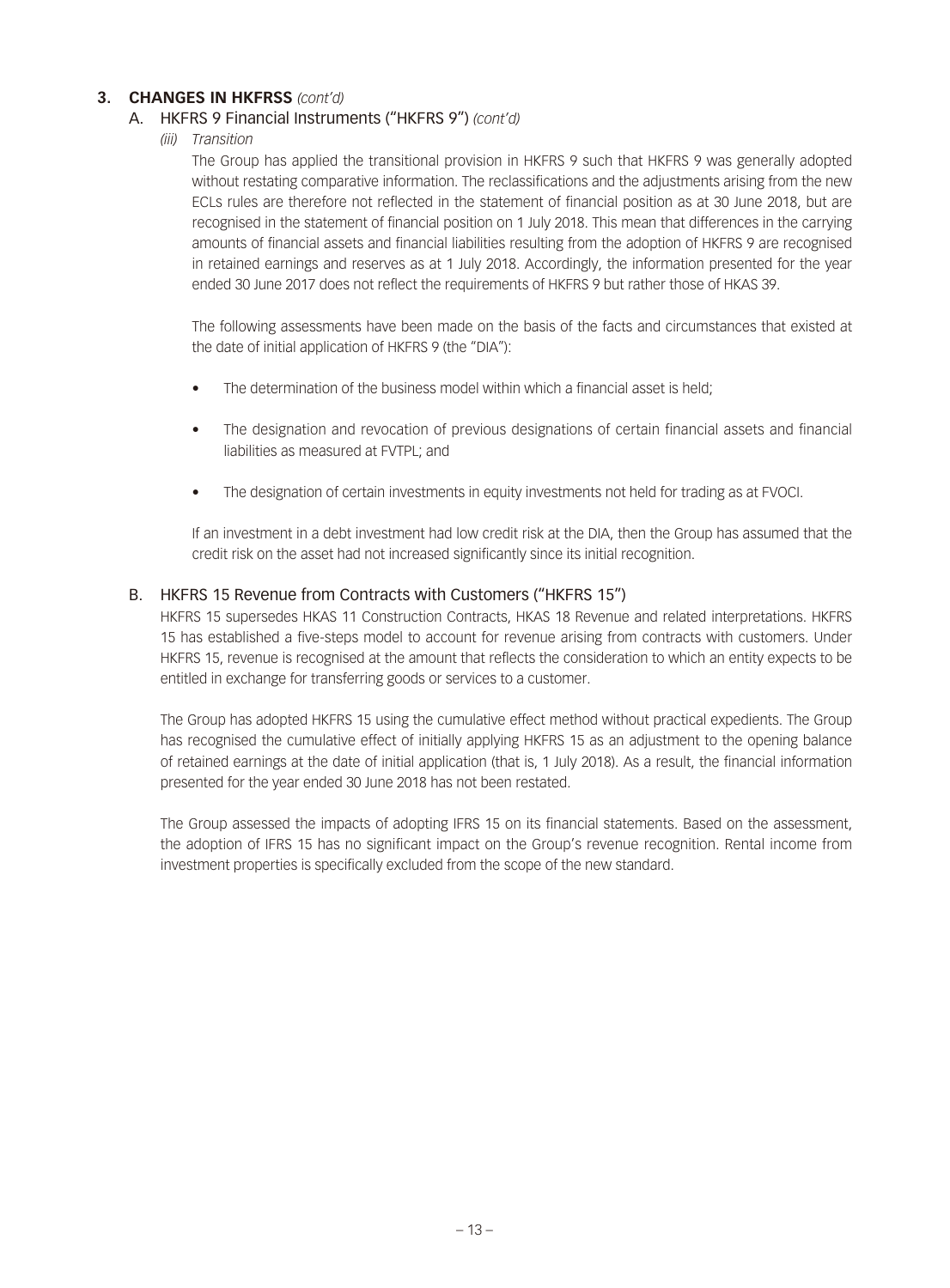### **4. SEGMENT INFORMATION**

The Group identifies operating segments and prepares segment information based on the regular internal financial information reported to the executive directors for their decisions about resources allocation to the Group's business components and for their review of the performance of those components. The business components in the internal financial information reported to the executive directors are determined following the Group's major product and service lines.

The Group has identified the following reportable segments:

| Property Development Business:                 | Property development                                                    |
|------------------------------------------------|-------------------------------------------------------------------------|
| Property Investment and Trading<br>Business:   | Investment in properties and property trading for profit-making purpose |
| <b>Renovation Business:</b>                    | Provision of renovation services                                        |
| Securities Investment and Trading<br>Business: | Investment and trading in securities                                    |
| Money Lending Business:                        | Provision of money lending services                                     |

Each of these operating segments is managed separately as each of the product and service line requires different resources as well as marketing approaches. All inter-segment transfers are priced with reference to prices charged to external parties for similar orders.

The measurement policies the Group used for reporting segment results under HKFRS 8 are the same as those used in its financial statements prepared under HKFRSs, except that reclassified from equity to profit or loss on significant decline in fair value of available-for-sale financial assets and disposals of available-for-sale financial assets, certain interest income, dividend income, share of results of associates and a joint venture, net exchange loss/gain, equitysettled share-based payments, income tax expense and corporate income and expenses which are not directly attributable to the business activities of any operating segment are not included in arriving at the operating results of the operating segment.

Segment assets include all assets but investments in financial assets. In addition, corporate assets which are not directly attributable to the business activities of any operating segment are not allocated to a segment, which primarily applies to the Group's headquarter.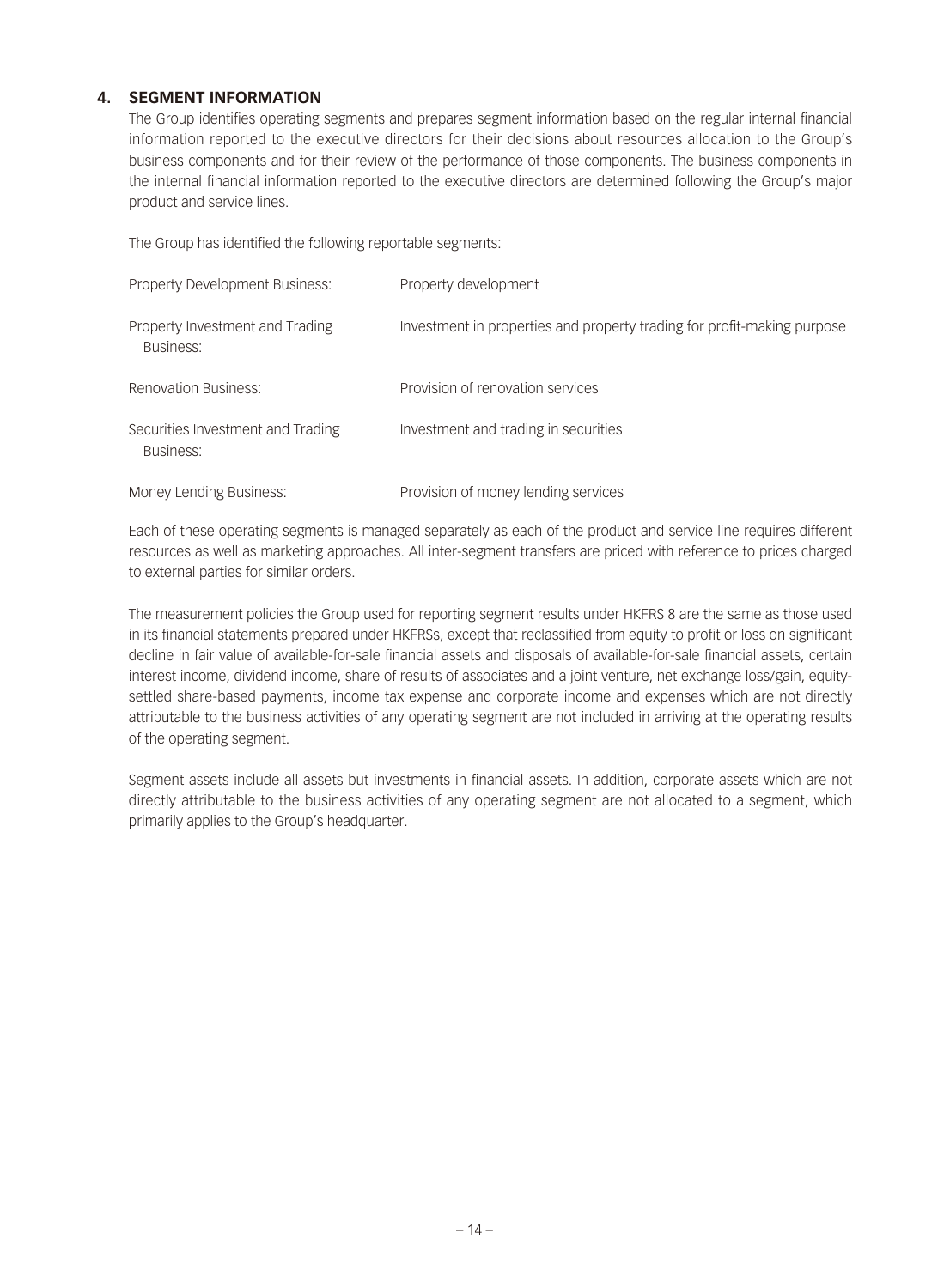### **4. SEGMENT INFORMATION** *(cont'd)*

There was no inter-segment sale and transfer during the period (six months ended 31 December 2017: Nil).

|                                  |                 |                 |                 | Six months ended 31 December 2018 |                 |                 |  |  |  |  |
|----------------------------------|-----------------|-----------------|-----------------|-----------------------------------|-----------------|-----------------|--|--|--|--|
|                                  |                 | (Unaudited)     |                 |                                   |                 |                 |  |  |  |  |
|                                  |                 | Property        |                 | <b>Securities</b>                 |                 |                 |  |  |  |  |
|                                  | Property        | Investment      |                 | Investment                        | <b>Money</b>    |                 |  |  |  |  |
|                                  | Development     | and Trading     | Renovation      | and Trading                       | Lending         |                 |  |  |  |  |
|                                  | <b>Business</b> | <b>Business</b> | <b>Business</b> | <b>Business</b>                   | <b>Business</b> | <b>Total</b>    |  |  |  |  |
|                                  | <b>HK\$'000</b> | <b>HK\$'000</b> | <b>HK\$'000</b> | <b>HK\$'000</b>                   | <b>HK\$'000</b> | <b>HK\$'000</b> |  |  |  |  |
| Reportable segment revenue:      |                 |                 |                 |                                   |                 |                 |  |  |  |  |
| From external customers          |                 | 12,915          |                 |                                   | 188             | 13,103          |  |  |  |  |
| Reportable segment profit/(loss) | (4)             | 32,358          | (4)             | (14)                              | 127             | 32,463          |  |  |  |  |
| Reportable segment assets        | 14,389          | 1,264,436       | 852             | 11,640                            | 5,116           | 1,296,433       |  |  |  |  |
|                                  |                 |                 |                 | Six months ended 31 December 2017 |                 |                 |  |  |  |  |
|                                  |                 |                 |                 | (Unaudited)                       |                 |                 |  |  |  |  |
|                                  |                 | Property        |                 | Securities                        |                 |                 |  |  |  |  |
|                                  | Property        | Investment      |                 | Investment                        | Money           |                 |  |  |  |  |
|                                  | Development     | and Trading     | Renovation      | and Trading                       | Lending         |                 |  |  |  |  |
|                                  | <b>Business</b> | <b>Business</b> | <b>Business</b> | <b>Business</b>                   | <b>Business</b> | Total           |  |  |  |  |
|                                  | <b>HK\$'000</b> | HK\$'000        | HK\$'000        | HK\$'000                          | HK\$'000        | HK\$'000        |  |  |  |  |
| Reportable segment revenue:      |                 |                 |                 |                                   |                 |                 |  |  |  |  |
| From external customers          | 609,943         | 14,644          |                 |                                   |                 | 624,587         |  |  |  |  |

Reportable segment profit/(loss) 146,511 6,576 (5) – – 153,082

Reportable segment assets 100,489 1,137,032 862 - Preportable segment assets 1,238,383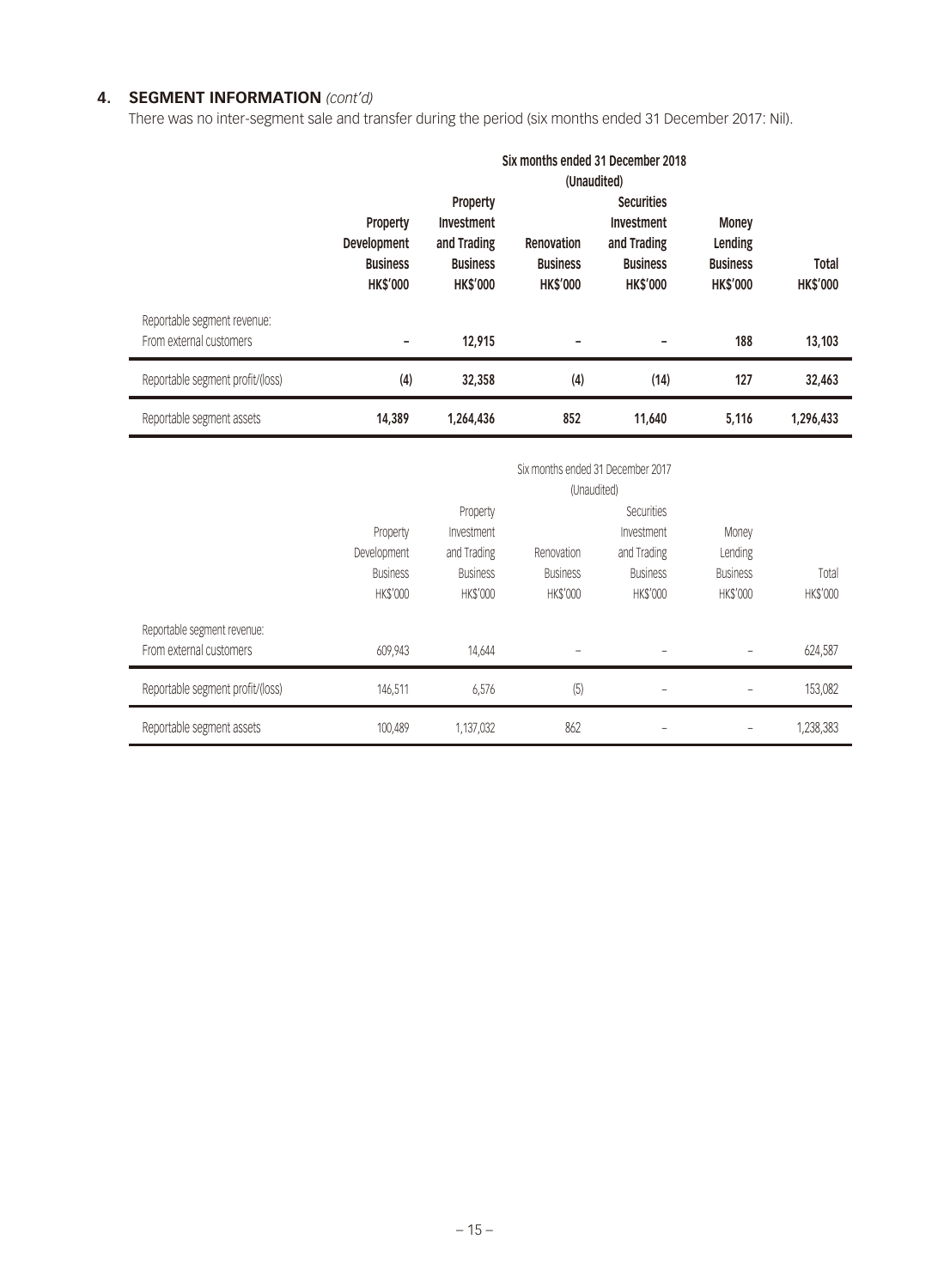### **4. SEGMENT INFORMATION** *(cont'd)*

The totals presented for the Group's operating segments reconcile to the Group's key financial figures as presented in the financial statements as follows:

|                                                            | Six months ended 31 December |             |  |
|------------------------------------------------------------|------------------------------|-------------|--|
|                                                            | 2018                         | 2017        |  |
|                                                            | <b>HK\$'000</b>              | HK\$'000    |  |
|                                                            | (Unaudited)                  | (Unaudited) |  |
| Revenue                                                    |                              |             |  |
| Reportable segment revenue                                 | 13,103                       | 624,587     |  |
| Consolidated revenue                                       | 13,103                       | 624,587     |  |
| Profit before income tax                                   |                              |             |  |
| Reportable segment profit                                  | 32,463                       | 153,082     |  |
| Reclassified from equity to profit or loss on disposals of |                              |             |  |
| debt instruments at fair value through                     |                              |             |  |
| other comprehensive income                                 | (2,540)                      |             |  |
| Reclassified from equity to profit or loss on disposals of |                              |             |  |
| available-for-sale financial assets                        |                              | 29          |  |
| Interest income                                            | 8,895                        | 3,060       |  |
| Dividend income                                            | 520                          | 610         |  |
| Exchange (losses)/gain, net                                | (2,060)                      | 1,286       |  |
| Equity-settled share-based payments                        | (2,961)                      |             |  |
| Corporate salaries and allowances                          | (5,082)                      | (4,654)     |  |
| Corporate professional fees                                | (3,929)                      | (754)       |  |
| Depreciation on corporate property, plant and equipment    | (545)                        | (6)         |  |
| Unallocated corporate income                               | 331                          |             |  |
| Unallocated corporate expenses                             | (2, 457)                     | (1,824)     |  |
| Consolidated profit before income tax                      | 22,635                       | 150,829     |  |

The Group's reportable segment revenue from external customers and its non-current assets are divided into the following geographical areas:

|                | Revenue from external customer |                 | <b>Non-current assets</b> |                 |
|----------------|--------------------------------|-----------------|---------------------------|-----------------|
|                | 31 December                    | 31 December     |                           | 30 June         |
|                | 2018                           | 2017            | 2018                      | 2018            |
|                | <b>HK\$'000</b>                | <b>HK\$'000</b> | <b>HK\$'000</b>           | <b>HK\$'000</b> |
| Hong Kong      | 10,103                         | 622,291         | 1,276,178                 | 1,267,343       |
| United Kingdom | 3,000                          | 2.296           | 80,259                    | 81,852          |
| Japan          | $\overline{\phantom{0}}$       |                 | 17,552                    | 8,081           |
|                | 13,103                         | 624,587         | 1,373,989                 | 1,357,276       |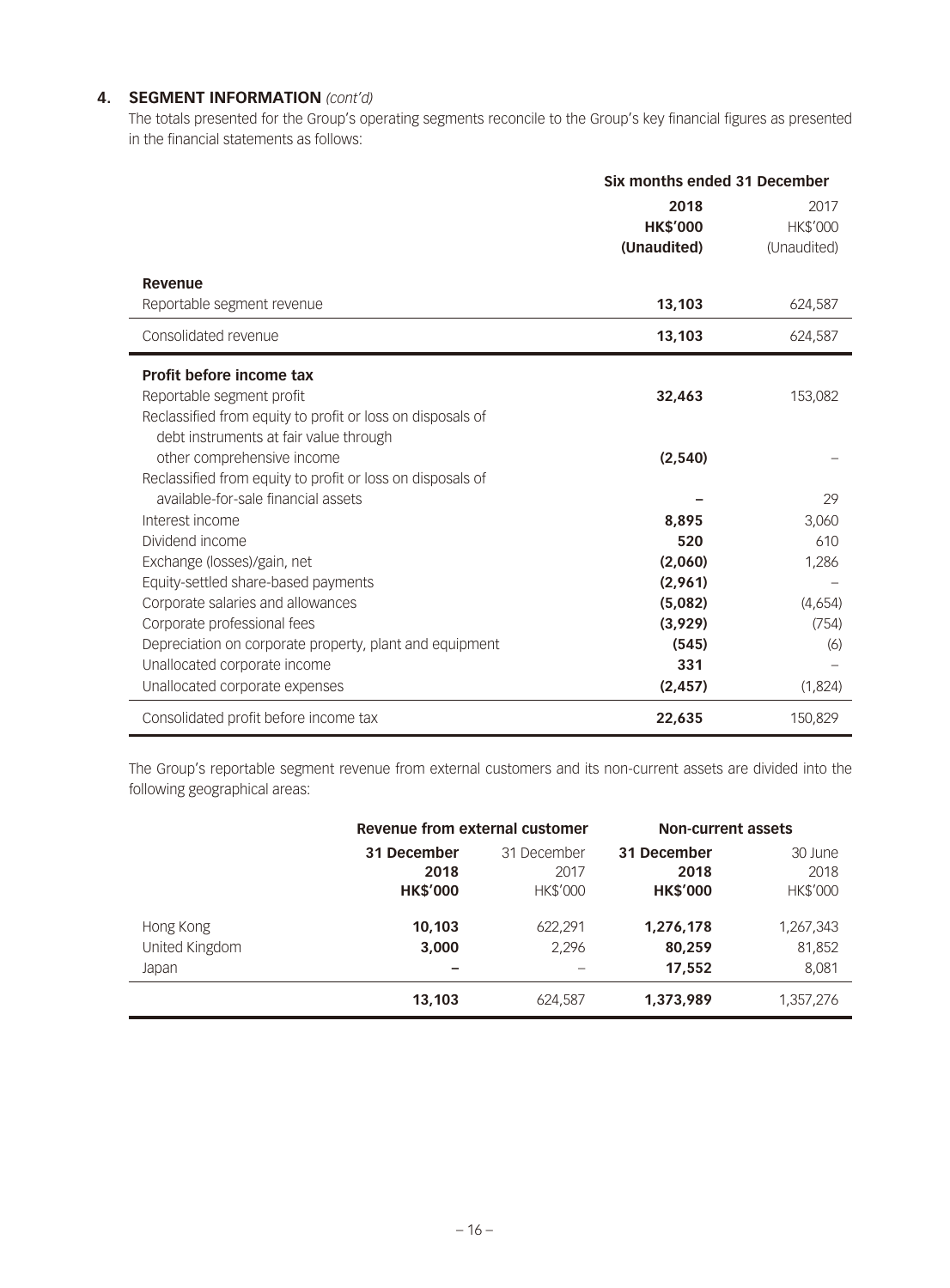### **5. REVENUE AND OTHER INCOME**

The Group's principal activities are disclosed in note 1 to this announcement. Revenue from the Group's principal activities and other income recognised during the period are as follows:

|                                                            | Six months ended 31 December |                 |
|------------------------------------------------------------|------------------------------|-----------------|
|                                                            | 2018                         | 2017            |
|                                                            | <b>HK\$'000</b>              | <b>HK\$'000</b> |
|                                                            | (Unaudited)                  | (Unaudited)     |
| Revenue                                                    |                              |                 |
| Rental income from investment properties                   | 12,915                       | 14,644          |
| Sale of properties under development                       |                              | 609,943         |
| Interest income from money lending                         | 188                          |                 |
|                                                            | 13,103                       | 624,587         |
| <b>Other income</b>                                        |                              |                 |
| Interest income                                            | 8,898                        | 3,060           |
| Dividend income                                            | 520                          | 610             |
| Rental income from properties held for trading and         |                              |                 |
| properties under development                               | 1,694                        |                 |
| Reclassified from equity to profit or loss on disposals of |                              |                 |
| available-for-sale financial assets                        |                              | 29              |
| Sundry income                                              | 403                          | 1,843           |
| Exchange gain, net                                         |                              | 1,286           |
|                                                            | 11,515                       | 6,828           |

### **6. PROFIT BEFORE INCOME TAX**

The Group's profit before income tax is arrived at after charging the following:

|                                                                 | Six months ended 31 December           |                                        |
|-----------------------------------------------------------------|----------------------------------------|----------------------------------------|
|                                                                 | 2018<br><b>HK\$'000</b><br>(Unaudited) | 2017<br><b>HK\$'000</b><br>(Unaudited) |
| Depreciation<br>Directors' remuneration<br>Exchange losses, net | 1,668<br>4,183<br>2,060                | 1,090<br>7,582                         |

### **7. INCOME TAX EXPENSE**

Hong Kong profits tax has been provided at the rate of 16.5% (six months ended 31 December 2017: 16.5%) on the estimated assessable profit arising in Hong Kong for the current period.

Taxation for overseas subsidiaries is charged at the appropriate current rates of taxation ruling in the relevant countries.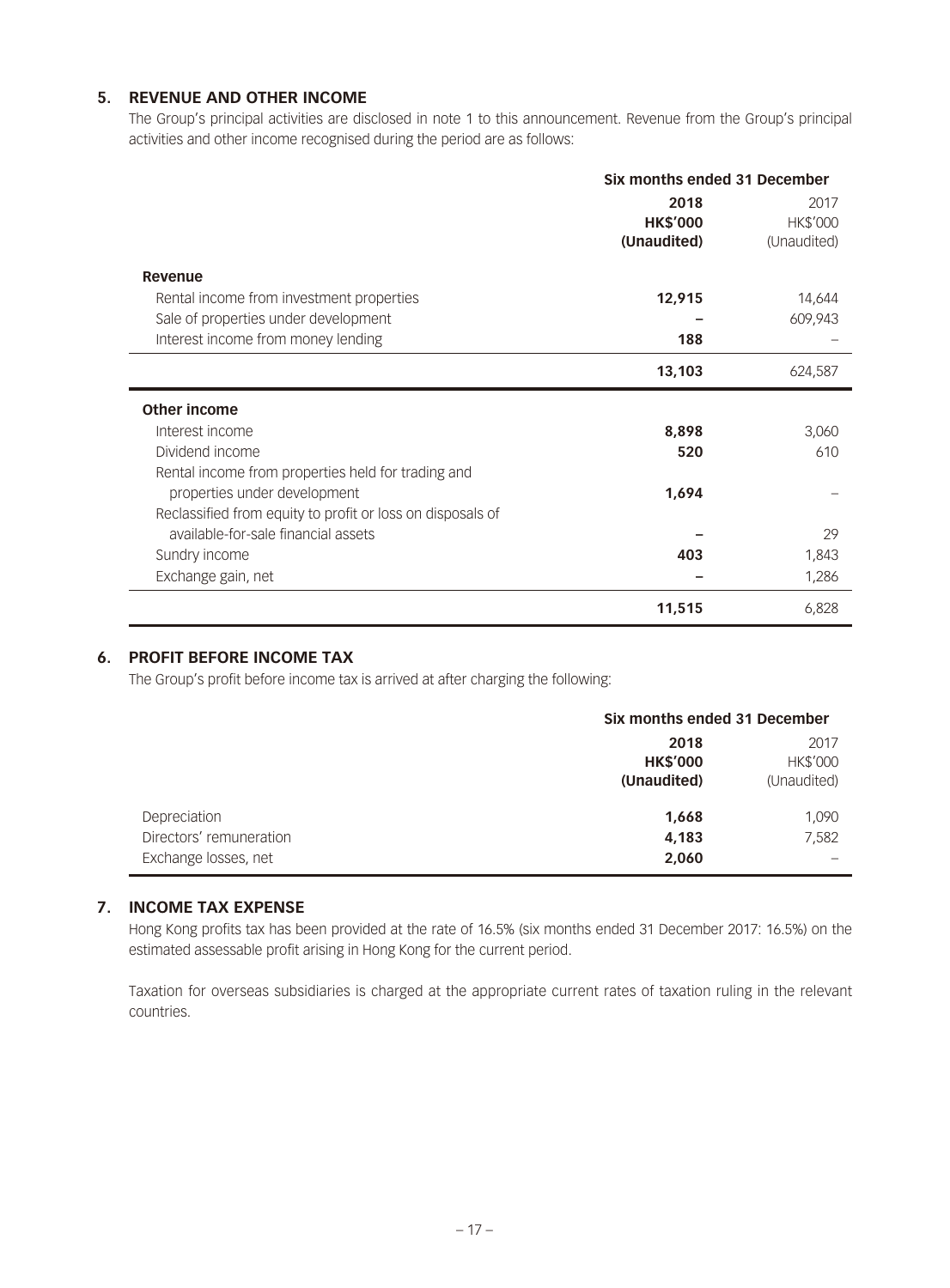### **8. DIVIDENDS**

The Board does not recommend the payment of an interim dividend for the six months ended 31 December 2018 (six months ended 31 December 2017: Nil).

### **9. PROFIT PER SHARE**

The calculations of basic and diluted profit per share are based on the following data:

|                                                                                                              | Six months ended 31 December |                     |
|--------------------------------------------------------------------------------------------------------------|------------------------------|---------------------|
|                                                                                                              | 2018<br>(Unaudited)          | 2017<br>(Unaudited) |
| Profit for the period, attributable to owners of the Company (HK\$'000)                                      | 21.798                       | 72.871              |
| Weighted average number of ordinary shares for the purpose of basic<br>and diluted earnings per share ('000) | 5,548,126                    | 5,548,126           |

There were no diluted potential ordinary shares for the six months ended 31 December 2018 and 2017 as the outstanding share options were out of the money for the purpose of the diluted earnings per share calculation.

### **10. AVAILABLE-FOR-SALE FINANCIAL ASSETS**

|                                                | 31 December<br>2018<br><b>HK\$'000</b> | 30 June<br>2018<br><b>HK\$'000</b> |
|------------------------------------------------|----------------------------------------|------------------------------------|
|                                                | (Unaudited)                            | (Audited)                          |
| Non-current                                    |                                        |                                    |
| Listed equity securities - Hong Kong           |                                        | 15,430                             |
| Listed debts investments - Hong Kong           |                                        | 45,831                             |
| Listed debts investments - outside Hong Kong   |                                        | 58,517                             |
| Unlisted equity securities - outside Hong Kong |                                        | 53,441                             |
| Unlisted investment funds                      |                                        | 74.834                             |
|                                                |                                        | 248.053                            |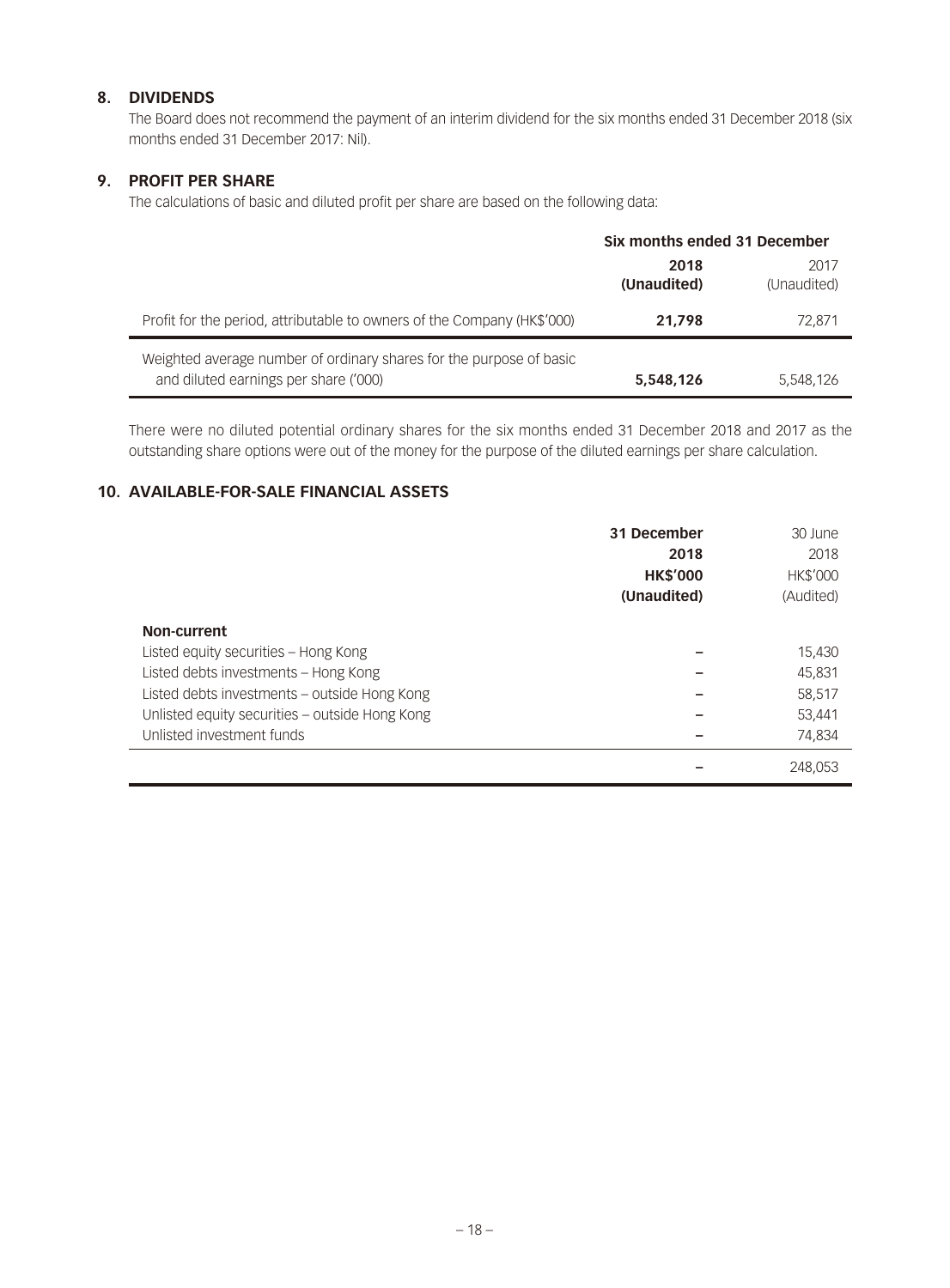### **10. AVAILABLE-FOR-SALE FINANCIAL ASSETS** *(cont'd)*

|                                                                                        | 31 December<br>2018<br><b>HK\$'000</b><br>(Unaudited) | 30 June<br>2018<br><b>HK\$'000</b><br>(Audited) |
|----------------------------------------------------------------------------------------|-------------------------------------------------------|-------------------------------------------------|
| Net carrying amount at beginning of the period/year                                    | 248,053                                               | 80,360                                          |
| Additions                                                                              |                                                       | 196,937                                         |
| <b>Disposals</b>                                                                       |                                                       | (24, 239)                                       |
| Change in fair value credited to revaluation reserve in equity                         |                                                       | (5,005)                                         |
| Reclassify investments from available for sale financial assets to: -                  |                                                       |                                                 |
| - equity instruments at fair value through other<br>comprehensive income under HKFRS 9 | (143,705)                                             |                                                 |
| - debt instruments at fair value through                                               |                                                       |                                                 |
| other comprehensive income under HKFRS 9                                               | (104, 348)                                            |                                                 |
| Net carrying amount at end of the period/year                                          |                                                       | 248.053                                         |

Listed equity securities, listed debts investments and unlisted investment funds as at 30 June 2018 with carrying amounts of HK\$15,430,000, HK\$104,348,000 and HK\$30,804,000 respectively are stated at fair value. The fair values have been determined directly by reference to published price and quotations in active markets.

Unlisted equity securities and unlisted investment funds as at 30 June 2018 with carrying amounts of HK\$61,155,000 and HK\$36,316,000 respectively are measured at cost less impairment losses as the variability in the range of reasonable fair value estimates is significant and the probabilities of the various estimates within the range cannot be reasonably assessed and used in estimating fair value. The directors of the Company are of the opinion that the fair value cannot be measured reliably.

As at 30 June 2018, available-for-sale financial assets were individually determined to be impaired on the basis of a material decline in their fair value below cost which indicated that the investment costs may not be recovered. For the six months ended 31 December 2017, no impairment on these investments was recognised in profit or loss.

### **11. EQUITY INSTRUMENTS AT FAIR VALUE THROUGH OTHER COMPREHENSIVE INCOME**

|                                                | 31 December<br>2018<br><b>HK\$'000</b><br>(Unaudited) |
|------------------------------------------------|-------------------------------------------------------|
| Non-current                                    |                                                       |
| Listed equity securities - Hong Kong           | 13,858                                                |
| Unlisted equity securities - outside Hong Kong | 107,579                                               |
| Unlisted investment funds                      | 89,051                                                |
|                                                | 210,488                                               |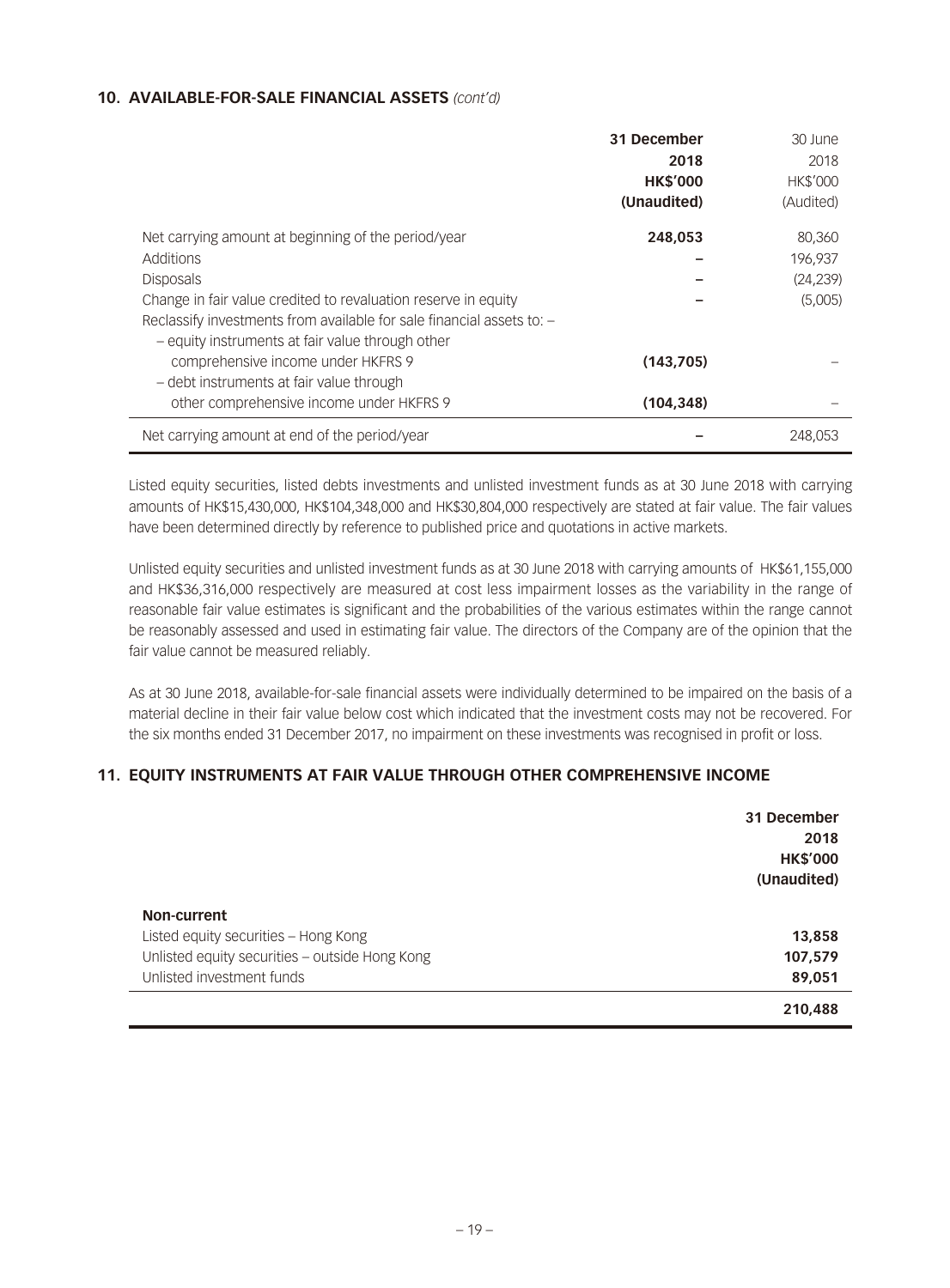### **11. EQUITY INSTRUMENTS AT FAIR VALUE THROUGH OTHER COMPREHENSIVE INCOME** *(cont'd)*

|                                                                             | 31 December<br>2018<br><b>HK\$'000</b><br>(Unaudited) |
|-----------------------------------------------------------------------------|-------------------------------------------------------|
| Net carrying amount at beginning of the period/reclassify from available    |                                                       |
| for sale financial assets                                                   | 143,705                                               |
| Reclassify investment from available-for-sale at cost to FVOCI (note 3A(i)) | 2.125                                                 |
| Additions                                                                   | 62,258                                                |
| Change in fair value credited to revaluation reserve in equity              | 2,400                                                 |
| Net carrying amount at end of the period                                    | 210,488                                               |

The equity investments were irrevocably designated at fair value through other comprehensive income as the Group considers these investments to be strategic in nature.

As at 31 December 2018, listed equity securities and unlisted investment funds with carrying amounts of HK\$13,858,000 and HK30,536,000 respectively are stated at fair value. The fair values have been determined directly by reference to published price and quotations in active markets.

As at 31 December 2018, unlisted equity securities and unlisted investment funds with carrying amounts of HK\$107,579,000 and HK\$58,515,000 respectively are measured at fair value. The fair values have been determined by reference to the fair values of the underlying assets and liabilities of each instruments.

### **12. DEBT INSTRUMENTS AT FAIR VALUE THROUGH OTHER COMPREHENSIVE INCOME**

|                                              | 31 December<br>2018<br><b>HK\$'000</b><br>(Unaudited) |
|----------------------------------------------|-------------------------------------------------------|
| Non-current                                  |                                                       |
| Listed debts investments - Hong Kong         | 23,088                                                |
| Listed debts investments - outside Hong Kong | 51,477                                                |
|                                              | 74,565                                                |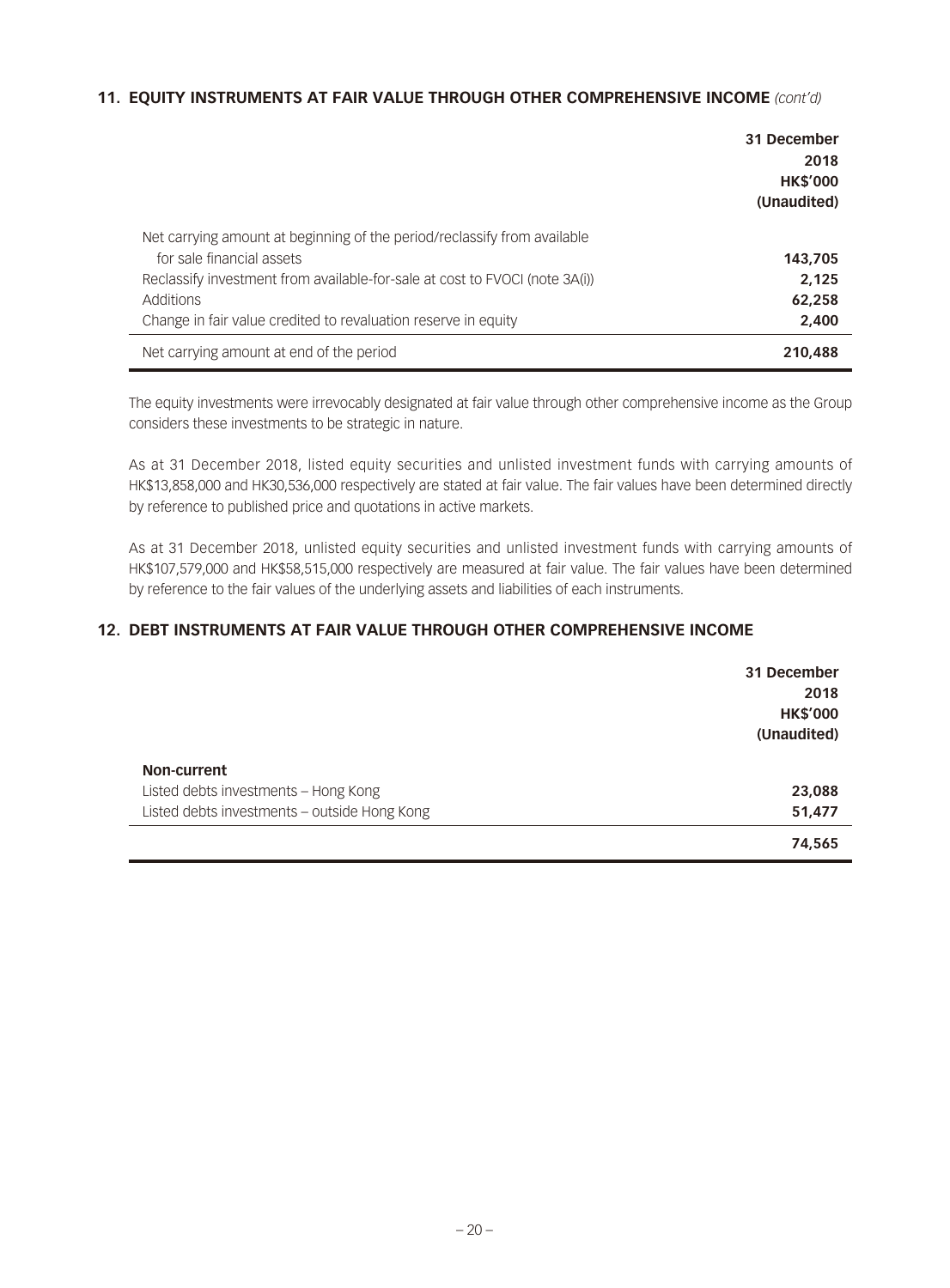### **12. DEBT INSTRUMENTS AT FAIR VALUE THROUGH OTHER COMPREHENSIVE INCOME** *(cont'd)*

|                                                                                                       | 31 December<br>2018<br><b>HK\$'000</b><br>(Unaudited) |
|-------------------------------------------------------------------------------------------------------|-------------------------------------------------------|
| Net carrying amount at beginning of the period/reclassify from<br>available for sale financial assets |                                                       |
| Additions                                                                                             | 104,348<br>15,237                                     |
| <b>Disposals</b>                                                                                      | (44, 191)                                             |
| Change in fair value credited to revaluation reserve in equity                                        | (829)                                                 |
| Net carrying amount at end of the period                                                              | 74,565                                                |

As at 31 December 2018, all listed debts instruments are stated at fair value less impairment losses. The fair values have been determined directly by reference to published price and quotations in active markets.

### **13. TRADE RECEIVABLES**

The Group generally allows a credit period of 1 month to its trade customers.

Based on the invoice dates, all trade receivable as at 31 December 2018 and 30 June 2018 were aged within 90 days.

### **14. FINANCIAL ASSETS AT FAIR VALUE THROUGH PROFIT AND LOSS**

|                                                 | 31 December<br>2018<br><b>HK\$'000</b> |
|-------------------------------------------------|----------------------------------------|
|                                                 | (Unaudited)                            |
| Current                                         |                                        |
| Listed debts investments – Hong Kong            | 3,873                                  |
|                                                 | 3,873                                  |
|                                                 |                                        |
|                                                 | 31 December<br>2018                    |
|                                                 | <b>HK\$'000</b>                        |
|                                                 | (Unaudited)                            |
| Net carrying amount at beginning of the period  |                                        |
| Additions                                       | 3,886                                  |
| Change in fair value debited to profit and loss | (13)                                   |
| Net carrying amount at end of the period        | 3,873                                  |

As at 31 December 2018, all listed debts investments is stated at fair value. The fair values have been determined directly by reference to published price and quotations in active markets.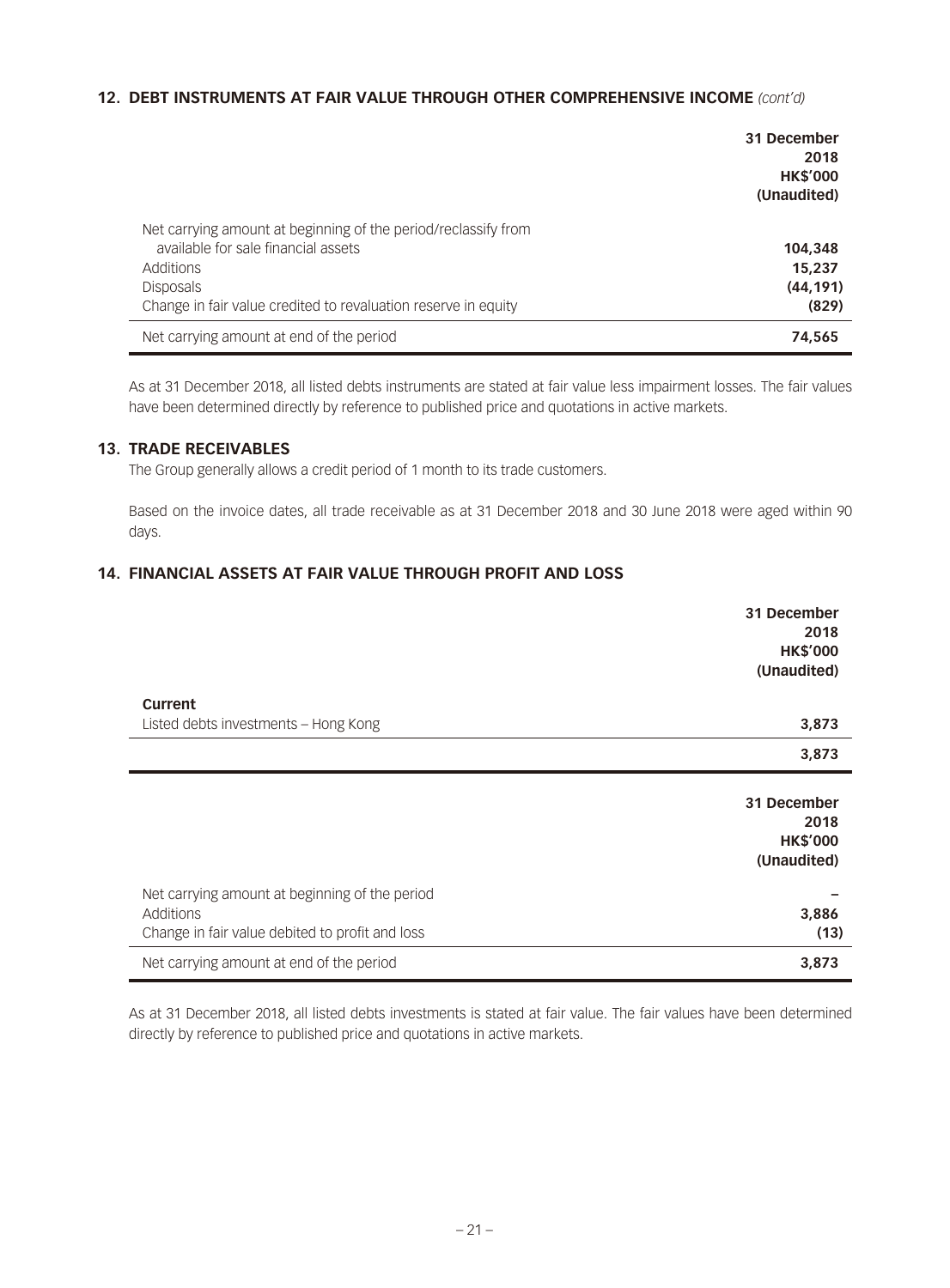### **15. SHARE CAPITAL**

|                                                                                                         | <b>Number</b><br>of shares | <b>HK\$'000</b><br>(Unaudited) |
|---------------------------------------------------------------------------------------------------------|----------------------------|--------------------------------|
| <b>Authorised</b><br>Ordinary shares of HK\$0.01 each                                                   | 10,000,000,000             | 100.000                        |
| <b>Issued and fully paid</b><br>Ordinary shares of HK\$0.01 each<br>At 1 July 2018 and 31 December 2018 | 5,548,125,668              | 55,481                         |

#### **16. MATERIAL RELATED PARTY TRANSACTIONS**

The Group had the following material transactions with its related parties during the period:

|                                                                                                                                           | Six months ended 31 December           |                                        |
|-------------------------------------------------------------------------------------------------------------------------------------------|----------------------------------------|----------------------------------------|
|                                                                                                                                           | 2018<br><b>HK\$'000</b><br>(Unaudited) | 2017<br><b>HK\$'000</b><br>(Unaudited) |
| Professional fees paid to a related company in which one director<br>of the Company is a partner                                          | 302                                    | 1.017                                  |
| Rental Income on investment properties, received<br>from a related company owned by one of<br>the substantial shareholders of the Company | 253                                    | 253                                    |

These transactions were conducted at pre-determined prices in accordance with terms mutually agreed between the Group and these related parties. These transactions are conducted in the normal course of business.

### Key management personnel compensation

|                              | Six months ended 31 December |             |  |
|------------------------------|------------------------------|-------------|--|
|                              | 2017<br>2018                 |             |  |
|                              | <b>HK\$'000</b><br>HK\$'000  |             |  |
|                              | (Unaudited)                  | (Unaudited) |  |
| Short-term employee benefits | 4.183                        | 7,582       |  |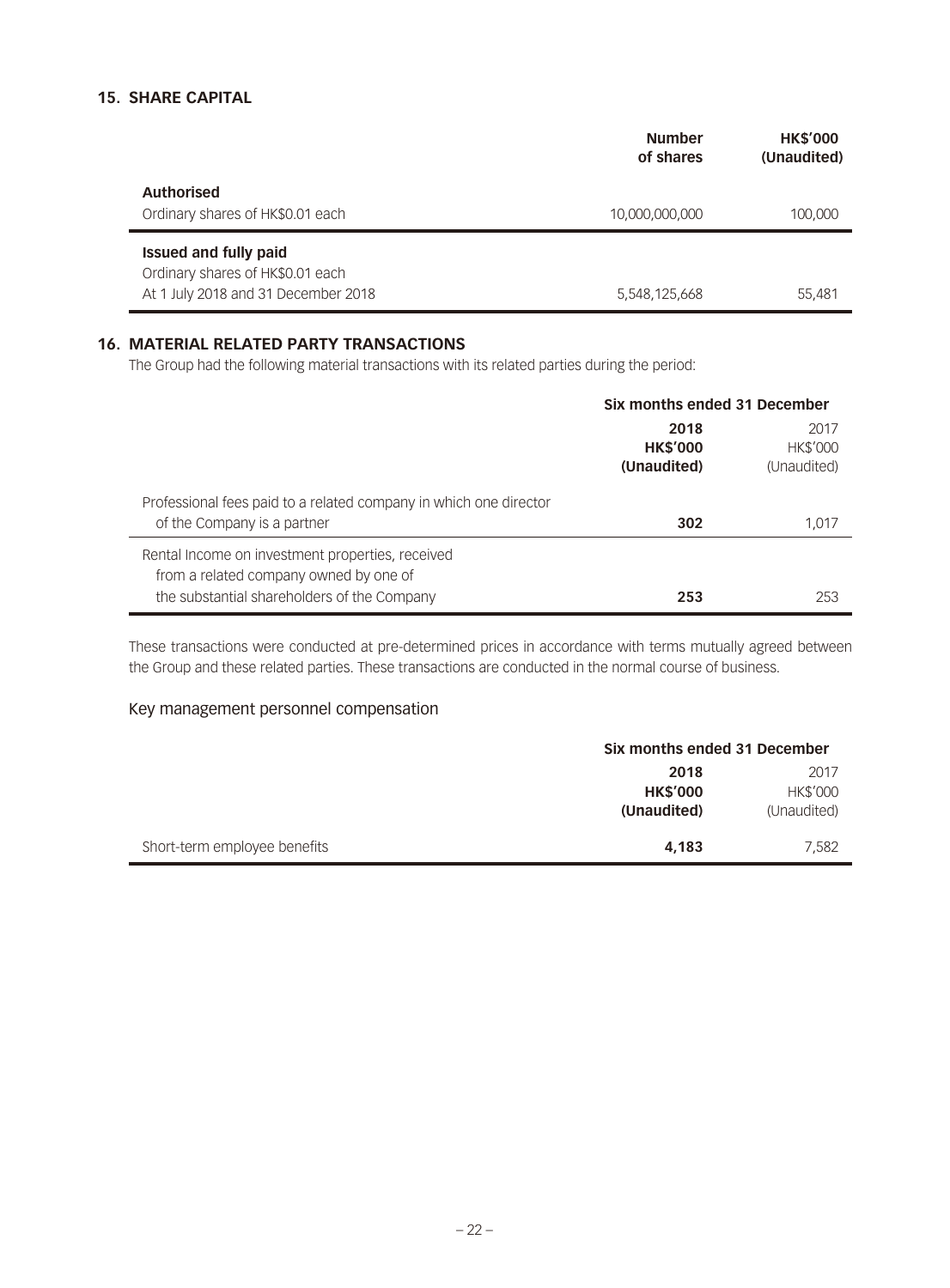### **17. FAIR VALUE MEASUREMENT OF FINANCIAL INSTRUMENTS**

The following table presents financial assets measured at fair value in the statement of financial position in accordance with the fair value hierarchy. The hierarchy groups financial assets and liabilities into three levels based on the relative reliability of significant inputs used in measuring the fair value of these financial assets and liabilities. The fair value hierarchy has the following levels:

- Level 1: quoted prices (unadjusted) in active markets for identical assets and liabilities;
- Level 2: inputs other than quoted prices included within Level 1 that are observable for the asset or liability, either directly (i.e. as prices) or indirectly (i.e. derived from prices); and
- Level 3: inputs for the asset or liability that are not based on observable market data (unobservable inputs).

The level in the fair value hierarchy within which the financial asset is categorised in its entirety is based on the lowest level of input that is significant to the fair value measurement.

The financial assets measured at fair value in the statement of financial position are grouped into the fair value hierarchy as follows:

|                                                    | Level 1<br><b>HK\$'000</b> | Level <sub>2</sub><br><b>HK\$'000</b> | Level <sub>3</sub><br><b>HK\$'000</b> | <b>Total</b><br><b>HK\$'000</b> |
|----------------------------------------------------|----------------------------|---------------------------------------|---------------------------------------|---------------------------------|
|                                                    | (Unaudited)                | (Unaudited)                           | (Unaudited)                           | (Unaudited)                     |
| 31 December 2018<br>Financial assets at fair value |                            |                                       |                                       |                                 |
| - Listed equity investments                        | 13,858                     |                                       |                                       | 13,858                          |
| - Listed debt investments                          | 78,438                     |                                       |                                       | 78,438                          |
| - Unlisted equity investments                      |                            | 107,579                               |                                       | 107,579                         |
| - Unlisted investments fund                        |                            |                                       | 89,051                                | 89,051                          |
|                                                    | 92,296                     | 107,579                               | 89,051                                | 288,926                         |
|                                                    |                            |                                       |                                       |                                 |
|                                                    |                            |                                       |                                       |                                 |
|                                                    | Level 1                    | Level <sub>2</sub>                    | Level 3                               | <b>Total</b>                    |
|                                                    | <b>HK\$'000</b>            | <b>HK\$'000</b>                       | <b>HK\$'000</b>                       | <b>HK\$'000</b>                 |
|                                                    | (Audited)                  | (Audited)                             | (Audited)                             | (Audited)                       |
| 30 June 2018                                       |                            |                                       |                                       |                                 |
| Available-for-sale financial assets                |                            |                                       |                                       |                                 |
| - Listed equity securities                         | 15,430                     |                                       |                                       | 15,430                          |
| - Listed debts investments                         | 104,348                    |                                       |                                       | 104,348                         |
| - Unlisted investments funds                       |                            | 30,804                                |                                       | 30,804                          |

There have been no significant transfers between levels 1 and 2 or transfer into or out of level 3 in the reporting period.

#### **18. EVENT AFTER THE REPORTING DATE**

On 13 February 2019, there was a deemed disposal of 12.5% equity interest and shareholders' loan in its wholly owned subsidiary, which held a property development project in the UK, to a director of this subsidiary.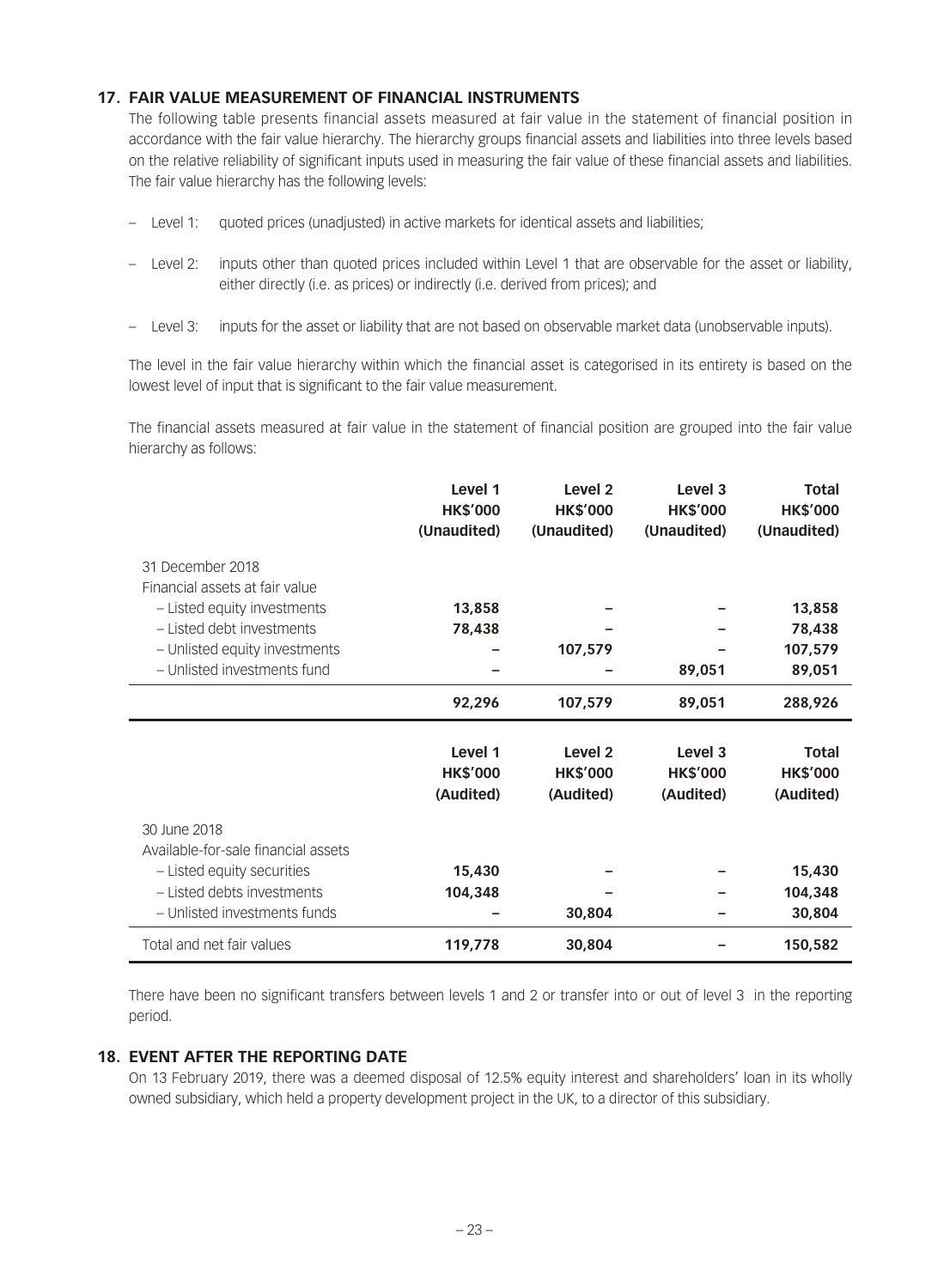#### **INTERIM DIVIDEND**

The Board does not recommend the payment of an interim dividend for the Period (six months ended 31 December 2017: Nil).

### **MANAGEMENT DISCUSSION AND ANALYSIS**

The Group was principally engaged in property investment and trading, property development and securities investment and trading. With a view to broaden the revenue base, a new principal segment of business for investment and trading in securities has been set up during the Period.

During the Period, the Group was engaged in one property development project in the United Kingdom (the "UK"). The Group has eight potential investment properties, which are commercial and industrial properties located in Hong Kong, the UK and Japan and two trading properties, which are commercial properties in Hong Kong.

The Hong Kong economy grew solidly for the Period. Despite an increasingly challenging external environment, most major markets showed growth of varying degrees. In Hong Kong, external demand continued to record visible growth for the Period as a whole alongside further expansion of the global economy. Domestic demand held firm. Labour market conditions remained favourable, while consumer inflation went up slightly. Overall investment expenditure picked up significantly. However, local business sentiment has become more cautious owing to the increased headwinds in the external environment, in particular the escalated US-Mainland trade conflicts and tightening global financial conditions.

The residential property market showed some cool-off in the Period amid the escalating US-Mainland trade conflicts, global stock market corrections and local interest rate hikes. Trading quieted down visibly, while overall flat prices turned to a marginal decline during the Period. The commercial and industrial property market were rather buoyant during the Period. Prices and rentals went up further, though trading activities retreated.

### **FINANCIAL REVIEW**

For the Period, the Group recorded a turnover of approximately HK\$13,103,000, representing an decrease of approximately 98% comparing with that of approximately HK\$624,587,000 for the corresponding period of last financial year. The decrease in turnover was mainly attributed to the revenue from sales of properties under development at Nos. 142-154 Carpenter Road, Kowloon, Hong Kong for the corresponding period of last financial year.

Profit before income tax of the Group for the Period was approximately HK\$22,635,000, representing a decrease of approximately 85% comparing with that of approximately HK\$150,829,000 for the corresponding period of last financial year. The profit for the corresponding period of last financial year was mainly attributable to a one-off gain derived from the disposal of its 51% equity interest in and all outstanding shareholders' loans due from Plan Link Limited, which held the development project at Nos. 142-154 Carpenter Road, Kowloon, Hong Kong, as disclosed in the circular of the Company dated 28 September 2017. Thus, the profit attributable to shareholders of the Company (the "Shareholder(s)") for the Period amounted to approximately HK\$21,798,000, representing a decrease of approximately 70% when comparing with that of approximately HK\$72,871,000 for the corresponding period of last financial year.

### **LIQUIDITY, FINANCIAL RESOURCES AND CAPITAL STRUCTURE**

As at 31 December 2018, the Group had net current assets of approximately HK\$593,809,000 (30 June 2018: approximately HK\$579,009,000), including cash and bank balances of approximately HK\$485,519,000 (30 June 2018: approximately HK\$511,508,000).

The gearing ratio was approximately 6.7% as at 31 December 2018 (30 June 2018: approximately 6.0%). The gearing ratio is derived by dividing the total of borrowings by total assets. The gearing ratio has increased for the Period when compared to 30 June 2018 due to the new foreign currency bank loan for new overseas investments.

During the Period, the Group financed its operations with its own working capital and bank borrowings. As at 31 December 2018, the unsecured and secured bank borrowing of the Group was approximately HK\$144,130,000 (30 June 2018: approximately HK\$126,447,000), in which approximately HK\$90,546,000 were repayable within a period of not exceeding 5 years (30 June 2018: approximately HK\$71,811,000) and approximately HK\$53,584,000 were repayable beyond 5 years (30 June 2018: approximately HK\$54,636,000), and there was no other borrowing (30 June 2018: Nil).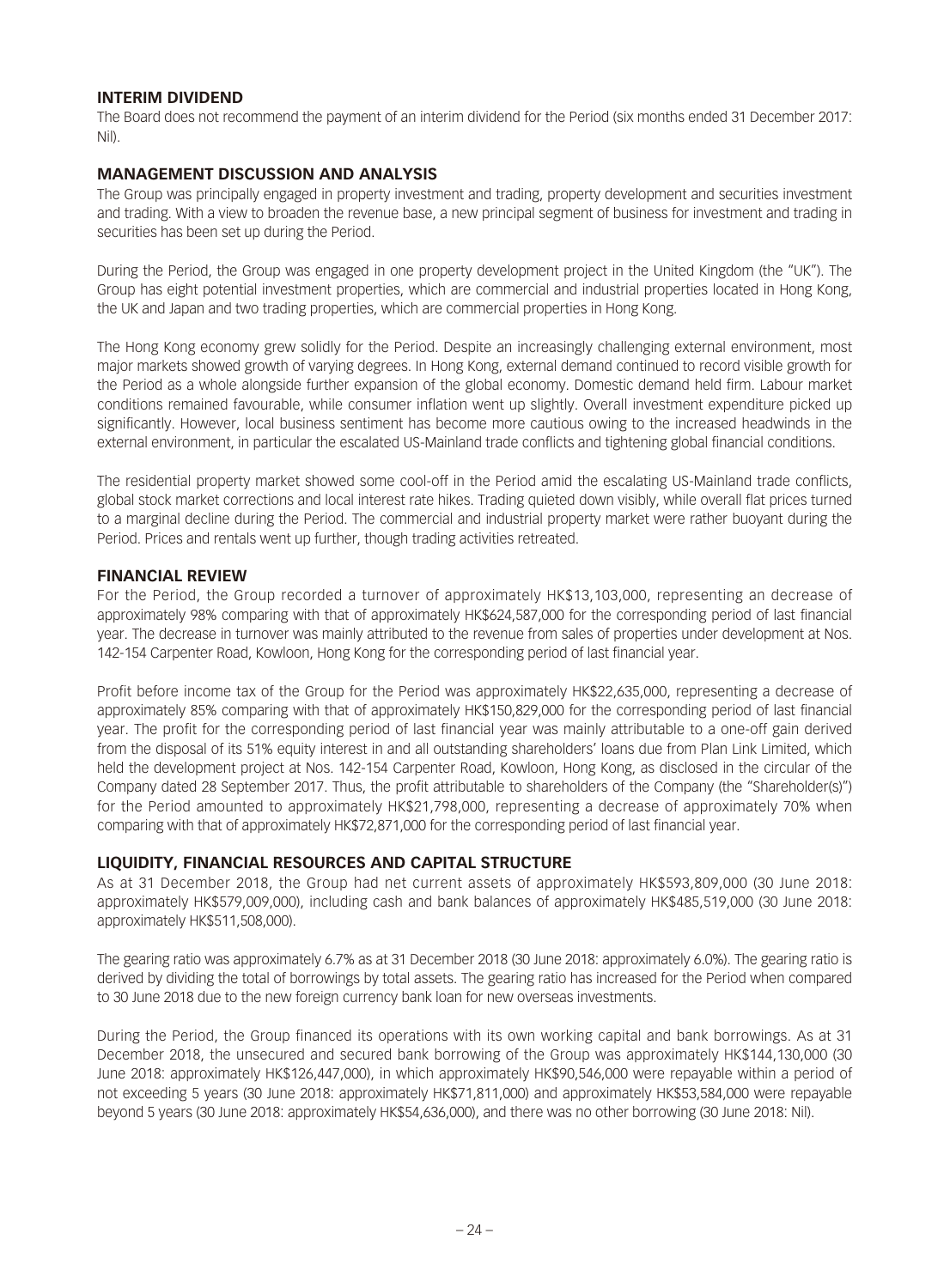#### **SIGNIFICANT INVESTMENT HELD, MATERIAL ACQUISITIONS OR DISPOSALS OF SUBSIDIARIES AND AFFILIATED COMPANIES, AND FUTURE PLANS FOR MATERIAL INVESTMENTS OR CAPITAL ASSETS**

On 13 July 2018, Alpha Easy Limited ("Alpha Easy") (a wholly-owned subsidiary of the Company) as vendor, Ms. Hon Ching Lan ("Ms. Hon") as purchaser and the Company as the Alpha Easy's guarantor entered into the provisional agreements, pursuant to which (i) Alpha Easy has agreed to sell and Ms. Hon has agreed to purchase the entire issued share capital in and all debts owing to Alpha Easy by Enviro Global Limited (a wholly-owned subsidiary of the Company) for a consideration of HK\$19,070,500 and (ii) Alpha Easy has agreed to sell and Ms. Hon has agreed to purchase the entire issued share capital in and all debts owing to Alpha Easy by Sonic Returns Limited (a wholly-owned subsidiary of the Company) for a consideration of HK\$33,669,000, respectively. These transactions were completed on 19 October 2018.

For details of the transactions, please refer to the Company's announcements dated 13 July 2018 and 19 October 2018.

On 5 October 2018, Winter Cherishing Limited ("Winter Cherishing") (a wholly-owned subsidiary of the Company) entered into the subscription agreement, pursuant to which Winter Cherishing shall subscribe for a participation in TKO Shops Separate Account Limited with capital commitment of HK\$30 million.

For details of the transaction, please refer to the Company's announcement dated 5 October 2018.

As the relevant percentages of the above transactions exceed 5% but all below 25%, the above transactions constitute discloseable transactions on the part of the Company under Chapter 14 of the Rules Governing the Listing of Securities on the Stock Exchange (the "Listing Rules").

During the Period, those securities investments held by the Group are as follows:

|                                                                                       | Cost as at<br>31 December<br>2018<br><b>HK\$'000</b> | Carrying<br>amount as at<br>31 December<br>2018<br><b>HK\$'000</b> | <b>Outstanding</b><br>commitment<br>as at<br>31 December<br>2018<br><b>HK\$'000</b> | <b>Total of</b><br>carrying<br>amount and<br>commitment<br>as at<br>31 December<br>2018<br><b>HK\$'000</b> | Gain/(loss)<br>in fair value<br>during<br>the Period<br><b>HK\$'000</b> | Gain/(loss)<br>on disposal<br>during<br>the Period<br><b>HK\$'000</b> | Dividends/<br>interests<br>received<br>during<br>the Period<br><b>HK\$'000</b> |
|---------------------------------------------------------------------------------------|------------------------------------------------------|--------------------------------------------------------------------|-------------------------------------------------------------------------------------|------------------------------------------------------------------------------------------------------------|-------------------------------------------------------------------------|-----------------------------------------------------------------------|--------------------------------------------------------------------------------|
| NON-CURRENT<br>Equity instruments at fair value through<br>other comprehensive income |                                                      |                                                                    |                                                                                     |                                                                                                            |                                                                         |                                                                       |                                                                                |
| Listed equity securities - Hong Kong                                                  | 13,638                                               | 13,858                                                             |                                                                                     | 13,858                                                                                                     | (1,571)                                                                 |                                                                       | 520                                                                            |
| Unlisted equity investment - outside Hong Kong                                        | 103,248                                              | 107,579                                                            | 108,925                                                                             | 216,504                                                                                                    | 3,133                                                                   |                                                                       |                                                                                |
| Unlisted investment fund                                                              | 91,029                                               | 89,051                                                             | 45,334                                                                              | 134,385                                                                                                    | 838                                                                     |                                                                       | 207                                                                            |
|                                                                                       | 207,915                                              | 210,488                                                            | 154,259                                                                             | 364,747                                                                                                    | 2,400                                                                   | $\overline{\phantom{0}}$                                              | 727                                                                            |
| Debt instruments at fair value through<br>other comprehensive income                  |                                                      |                                                                    |                                                                                     |                                                                                                            |                                                                         |                                                                       |                                                                                |
| Listed debts investments - Hong Kong                                                  | 25,520                                               | 23,088                                                             |                                                                                     | 23,088                                                                                                     | 680                                                                     |                                                                       | 728                                                                            |
| Listed debts investments - outside Hong Kong                                          | 54,456                                               | 51,477                                                             |                                                                                     | 51,477                                                                                                     | (1,509)                                                                 | (2,540)                                                               | 1,613                                                                          |
|                                                                                       | 79,976                                               | 74,565                                                             | $\overline{\phantom{0}}$                                                            | 74,565                                                                                                     | (829)                                                                   | (2,540)                                                               | 2,341                                                                          |
| <b>CURRENT</b><br>Financial assets at fair value through profit or loss               |                                                      |                                                                    |                                                                                     |                                                                                                            |                                                                         |                                                                       |                                                                                |
| Listed debts investments - Hong Kong                                                  | 3,886                                                | 3,873                                                              |                                                                                     | 3,873                                                                                                      | (13)                                                                    |                                                                       | 3                                                                              |
|                                                                                       | 291,777                                              | 288,926                                                            | 154,259                                                                             | 443,185                                                                                                    | 1,558                                                                   | (2,540)                                                               | 3,071                                                                          |

The total size of carrying amount and outstanding commitment for each of those investments as at 31 December 2018 represents approximately 0.01% to 1.93% of the total assets of the Group as at 31 December 2018. It is the strategy of the Group to seek any opportunistic investments to enhance the yield of the surplus cash held by the Group on medium and long-term basis.

Save for those disclosed above and in this announcement, there were no significant investment held, material acquisitions or disposals of subsidiaries and affiliated companies during the Period and there is no plan for material investments or capital assets as at the date of this announcement.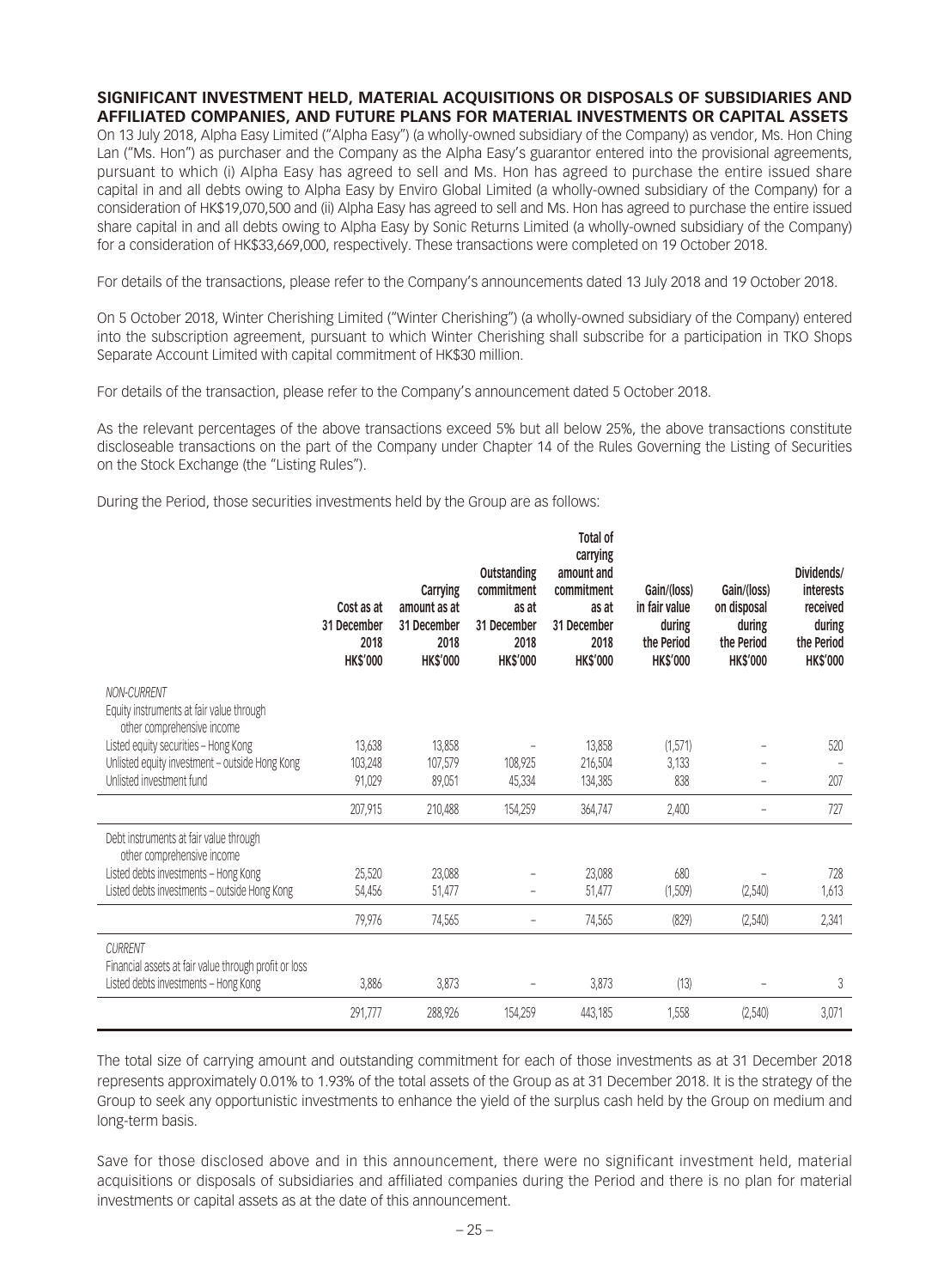### **PLEDGE OF ASSETS**

As at 31 December 2018, the leasehold properties and certain investment properties with carrying value of approximately HK\$84,972,000 and approximately HK\$969,058,000 (30 June 2018: approximately HK\$85,848,000 and approximately HK\$542,852,000) respectively and bank deposits of approximately HK\$82,051,000 (30 June 2018: approximately HK\$64,599,000) were pledged to secure bank borrowings for the Group.

### **CONTINGENT LIABILITIES**

As at 31 December 2018, the Company has no guarantees (30 June 2018: Nil).

### **LEASE AND CONTRACTED COMMITMENTS**

#### As lessee

As at 31 December 2018, the total future minimum lease payments under non-cancellable operating leases payable by the Group are as follows:

|                              | 31 December     | 30 June   |
|------------------------------|-----------------|-----------|
|                              | 2018            | 2018      |
|                              | <b>HK\$'000</b> | HK\$'000  |
|                              | (Unaudited)     | (Audited) |
| Within one year              | 288             | 144       |
| In the second to fifth years | 120             | 132       |
|                              | 408             | 276       |

The Group leases a property under an operating lease. The lease runs for an initial period of two years (30 June 2018: two years), with an option to renew the lease and renegotiated the terms at the expiry date or at date as mutually agreed between the Group and respective lessor. As at 31 December 2018, none of the lease includes contingent rental.

#### As Lessor

As at 31 December 2018, the Group had future aggregate minimum lease receipts under non-cancellable operating leases as follows:

|                                                 | 31 December<br>2018<br><b>HK\$'000</b><br>(Unaudited) | 30 June<br>2018<br>HK\$'000<br>(Audited) |
|-------------------------------------------------|-------------------------------------------------------|------------------------------------------|
| Within one year<br>In the second to fifth years | 26,373<br>17,115                                      | 29,189<br>26,559                         |
|                                                 | 43,488                                                | 55,748                                   |

The Group leases its properties under operating lease arrangements which run for an initial period of two to fifteen years (30 June 2018: two to fifteen years), with an option to renew the lease terms at the expiry date or at dates as mutually agreed between the Group and the respective tenants. None of the leases include contingent rentals.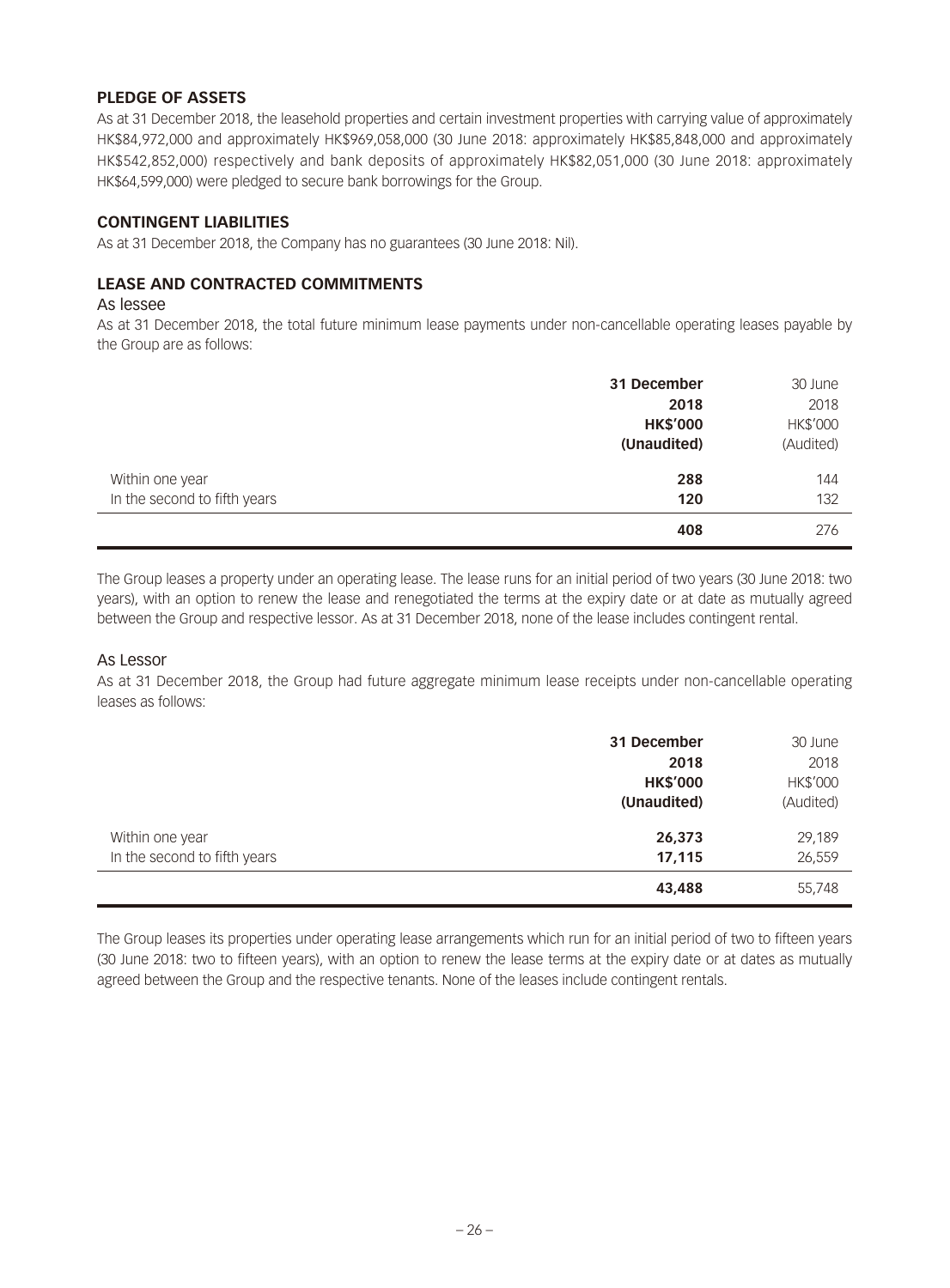### Capital Commitments

|                                     | 31 December     | 30 June   |
|-------------------------------------|-----------------|-----------|
|                                     | 2018            | 2018      |
|                                     | <b>HK\$'000</b> | HK\$'000  |
|                                     | (Unaudited)     | (Audited) |
| Contracted but not provided for:    |                 |           |
| Available-for-sale financial assets | 154,259         | 167,741   |
| Investment properties               | 13,631          | 23,415    |
|                                     | 167,890         | 191,156   |

Save for the above commitment, as at 31 December 2018, neither the Group nor the Company had any other significant commitments.

#### **USE OF PROCEEDS FROM THE PLACING OF NEW SHARES UNDER GENERAL MANDATE**

On 13 May 2016, the Company entered into the placing agreement pursuant to which the Company has conditionally agreed to place through Sanfull Securities Limited, on a best effort basis, up to 420,000,000 placing shares of the Company at the placing price of HK\$0.15 per placing share of the Company to not less than six placees who and whose beneficial owners shall be independent third parties. The allotment of new shares of the Company was completed on 25 May 2016. The actual net proceeds from the placing were approximately HK\$62.4 million, of which HK\$50 million is intended for the costs, expenses and obligations of the property development project and the remaining HK\$12.4 million for general working capital of the Group. Details of the placing were set out in the announcement of the Company dated 15 May 2016 and the next day disclosure return of the Company dated 25 May 2016. HK\$50 million and HK\$12.4 million were used up as at 31 December 2018 for property development and administrative and other operating expenses of the Group, respectively.

#### **FOREIGN EXCHANGE EXPOSURE**

The Group's income and expenditure during the Period were denominated in United States dollars (the "US\$"), GBP, Euro ("EUR"), HK\$ and Japanese Yen (the "JPY"), and most of the assets and liabilities as at 31 December 2018 were denominated in US\$, GBP, EUR, HK\$ and JPY. Accordingly, the Board is of the view that, to a certain extent, the Group is exposed to foreign currency exchange risk. For the US\$ foreign exchange exposure, the Board believes the exposure is small as the exchange rate of US\$ to HK\$ is comparatively stable. However, the Group is exposed to GBP, EUR and JPY foreign exchange exposure and the fluctuation of exchange rates of GBP, EUR and JPY against HK\$ could affect the Group's results of operations. During the Period, foreign currency banking facilities for GBP, EUR and JPY were arranged for acquisition of properties and investments in these currencies to hedge for foreign exchange exposure.

#### **TREASURY POLICIES**

The Group adopts a conservative approach towards its treasury policies. The Group strives to reduce exposure to credit risk by performing ongoing credit evaluations of the financial conditions of its customers. To manage liquidity risk, the Board closely monitors the Group's liquidity position to ensure that the liquidity structure of the Group's assets, liabilities and commitments can meet its funding requirements.

#### **SEGMENT INFORMATION**

The analysis of the principal activities of the operations of the Group is set out in note 4 to the Condensed Financial Report.

#### **EMPLOYEES AND REMUNERATION POLICIES**

As at 31 December 2018, the Group had 13 (30 June 2018: 13) employees, including Directors. Total staff cost (including Directors' emoluments) was approximately HK\$5,567,000 for the Period as compared to approximately HK\$8,383,000 for the six months ended 31 December 2017. Remuneration is determined with reference to market terms and the performance, qualification and experience of individual employee. Year-end bonus based on individual performance will be paid to employees as recognition of and reward for their contributions. Other benefits include contributions to statutory mandatory provident fund scheme to its employees in Hong Kong and share option scheme.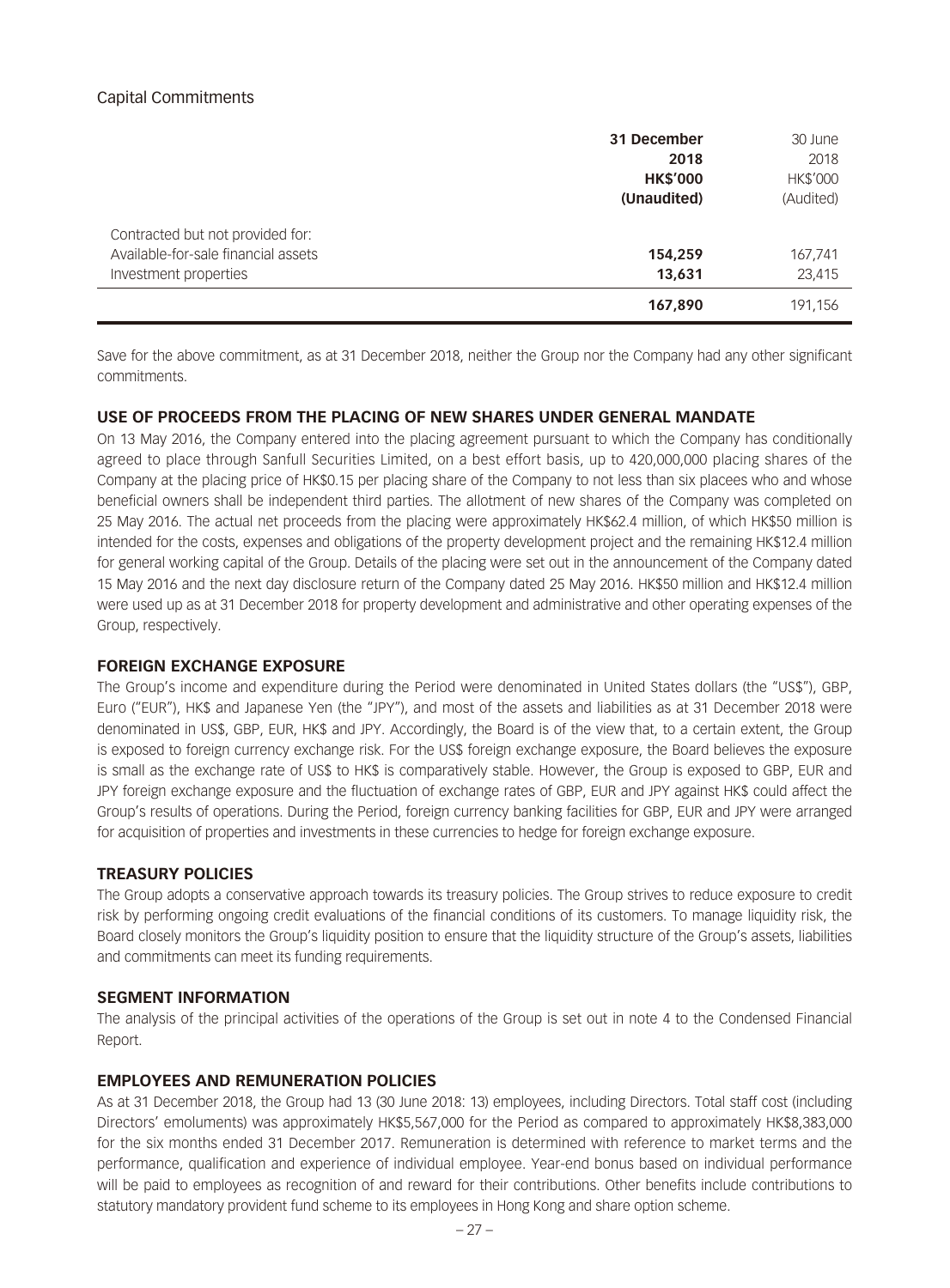### **BUSINESS OVERVIEW**

#### Property Development Business

During the Period, the Group is engaged in one property development project, which is located in Birmingham, the UK. It is a property development project at 50 School Road Moseley, Birmingham, the UK (the "UK Property Project"). The project has a site area of 15,800 square feet and it can be developed into a residential building with gross floor area of approximately 12,000 square feet. The acquisition of the land was completed on 26 October 2018 and the development planning has been commenced and the development is expected to be completed in early 2020.

On 13 February 2018, there was a deemed disposal of 12.5% equity interest in its wholly owned subsidiary, which held the UK Property Project, to a director of this subsidiary. The disposal represents a good opportunity for the Group to have a local partner and working team with good property development experience in Birmingham for this development project.

The Group considers that this new development project in the UK provides a good opportunity for the Group to diversify its overall property portfolio and gain more experience in property development business in the UK. The Group will continue to explore possible property development project both in Hong Kong and overseas to enhance the benefit of the Shareholders while overcoming the challenges ahead.

#### Property Investment and Trading

During the Period, the Group has eight potential commercial and industrial properties for investment and trading purpose in Hong Kong, one potential commercial properties in Hokkaido, Japan for investment purpose, and one potential commercial property in Cardiff, the UK, for investment purpose. Details of those properties are as follows:

#### *Roof of Block C of Sea View Estate, North Point*

This property is located at the front portion of the roof of Sea View Estate in North Point, which is facing the South of Victoria Harbour in Hong Kong Island. The Group believes that it can be converted into an eye-catching rooftop advertising signage with approximately 300 square meters. The construction of the new advertising steel frame and LED signage has been completed in 2018. The Group has engaged an advertising agent to look for potential tenants for the signage.

#### *Retail Shop Units at Grand Scholar, No. 419K Queen's Road West*

The property is located at Grand Scholar, No. 419K Queen's Road West, Hong Kong with two shops, including shops on ground floor and on lower ground 1st floor. The property has a total gross floor area of approximately 10,300 square feet and has been leased to a church for a fixed term of three years. The Group believes that the property can provide a future stable income for the Group.

#### *Whole Floor of Kenning Industrial Building at 19 Wang Hoi Road, Kowloon Bay*

The property is located at 4th Floor of Kenning Industrial Building, No. 19 Wang Hoi Road, Kowloon Bay, Hong Kong and is in proximity to the Kowloon Bay MTR station. The property has a total gross floor area of approximately 16,500 square feet. Approximately 70% of the gross floor area has been leased with stable income for the Group.

#### *Atlantic House at Cardiff, the UK*

The property is located at Cardiff, the UK with a total net floor area of approximately 42,000 square feet. The property consists of two office buildings which are individually let to two tenants, including a law firm and a university. The existing gross rental yield of the property is more than 7%. Cardiff is the principal office market within Wales and one of the major regional centres in the United Kingdom. The Group believes that it was a good opportunity for holding the property for long term investment purpose and diversification of the property portfolio.

#### *Whole floor of 9 Queen's Road Central*

The property was located at the 6th Floor of 9 Queen's Road Central, Hong Kong and is a prime commercial property with gross floor area of approximately 11,400 square feet. A portion of the property, represented approximately 15% of the gross floor area, is currently used by the Group as its own office, while the remaining portion has been rented out to various independent third parties for rental income. The Group believes that the property can provide a future stable income with the possibility of future long term appreciation in value.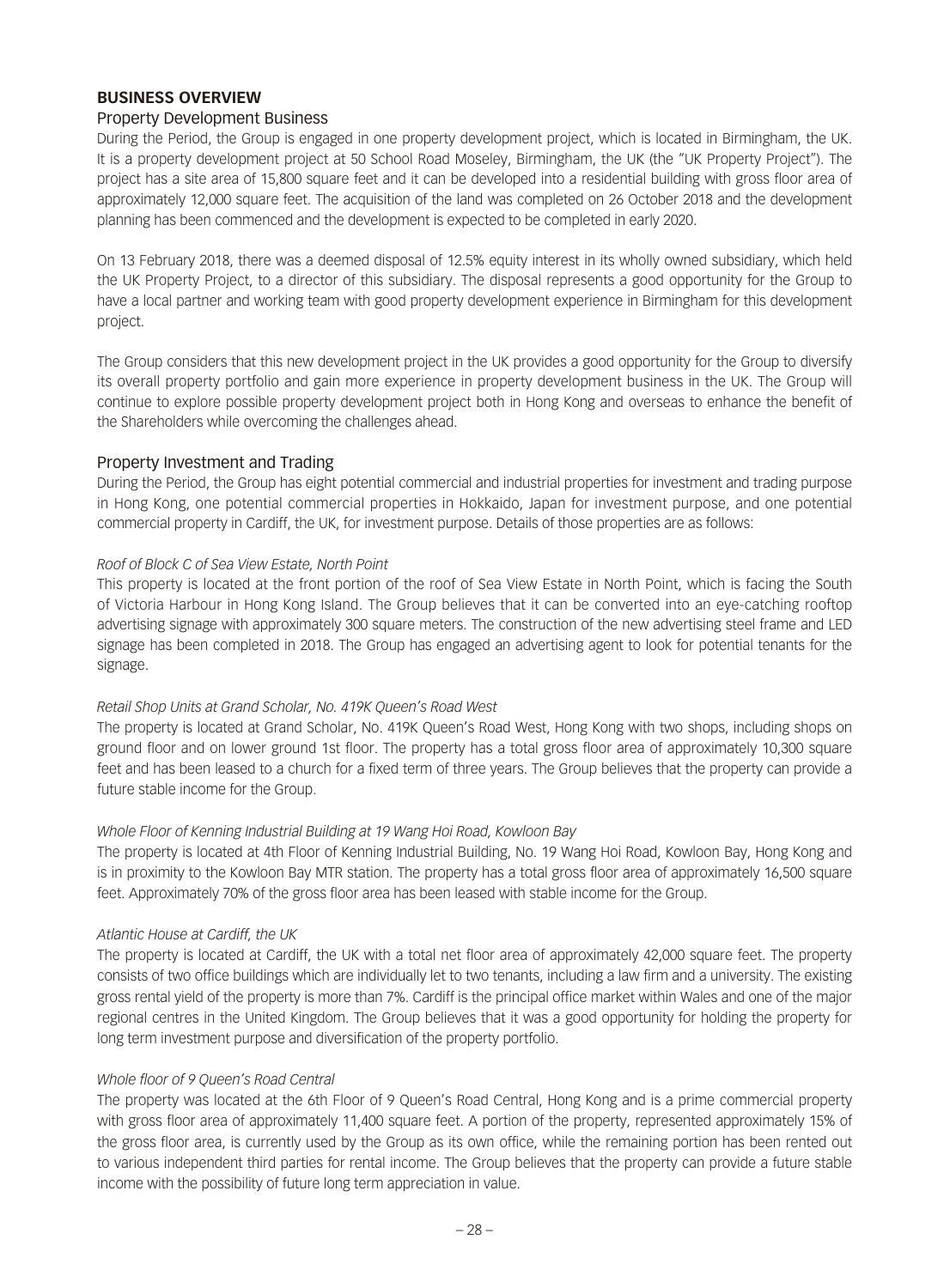### *Office units and carpark space of Universal Trade Centre at 3 Arbuthnot Road*

Those six office units and a carpark are located on 30th, 29th and 13th floors of Universal Trade Centre, No. 3 Arbuthnot Road, Central, Hong Kong. Those office units have a total gross floor area of approximately 8,000 square feet. Those office units and carpark have been leased to independent third parties.

On 15 August 2018, the Group, as vendor, entered into a formal sale and purchase agreement with an independent third party to dispose of the entire equity interests and all debts owing to the Group by those subsidiaries, which hold 2 office units on 29th floor with a total gross floor area of approximately 2,500 square feet, for total cash consideration of approximately HK\$52,740,000. The completion of the transaction was taken place on 19 October 2018. The Group considers that the disposal represents a good opportunity for realisation of the Group's investment properties.

### *Office unit of Arion Commercial Centre at 2–12 Queen's Road West*

This property is located at Arion Commercial Centre at 2–12 Queen's Road West, Hong Kong and has a gross floor area of approximately 1,650 square feet. This office unit has been leased to a translation company, which is wholly owned by Mr. Pong Wilson Wai San, with the monthly rent of HK\$44,000, which was determined after arm's length negotiation with reference to the monthly rental of other similar premises in Hong Kong market and the professional valuation report.

### *Whole office floor of Far East Consortium Building at 121 Des Voeux Road Central*

This property is a whole floor office unit located on 15th Floor of Far East Consortium Building, 121 Des Voeux Road Central, Hong Kong, which is an office building in Hong Kong's prime commercial district, with a gross area of approximately 7,300 square feet. The property has been leased out to independent third parties for a fixed term of two years.

### *Shops and signage at Lime Stardom Tai Kok Tsui*

These two retail shops and 2 signages are located at Lime Stardom, Tai Kok Tsui with outstanding feature, such as curtain wall design and high ceiling. Hotels and shopping malls are within the proximity, together with the upcoming redevelopment and residential projects in the neighborhood. Tai Kok Tsui will definitely become one of the new focus of the city with high growth potential. In view of this, those properties are acquired for short-term trading purpose. Both shops have been leased to independent third party with acceptable yield.

#### *Service Apartments in Hokkaido, Japan*

Two service apartment units in ski resorts in Niseko, Hokkaido, Japan, were acquired by the Group by pre-sale. One of the units has been completed in August 2018 and the resort has commenced its operation in December 2018. The other unit is expected to be completed by 30 November 2019. Benefited by increasing inbound tourism in Japan and garnering Japan and international interest for Niseko's ski resort. The Group believes that both service apartments can provide potential investment opportunity with possibility of future long term appreciation in value.

The Group is optimistic about the prospect of the commercial and industrial property market in Hong Kong and the commercial property markets in the UK and Japan. It considered that those properties represent a good investment opportunity and the Group will benefit from the long term appreciation of the property price in Hong Kong, the UK and the Japan.

During the Period, the segment for property investment and trading business recorded a total rental income of approximately HK\$14,609,000 (six months ended 31 December 2017: approximately HK\$14,644,000), including revenue of approximately HK\$12,915,000 (six months ended 31 December 2017: approximately HK\$14,644,000) and rental income in other income of approximately HK\$1,694,000 (six months ended 31 December 2017: Nil). This segment is expected to provide a significant and steady income source to the Group.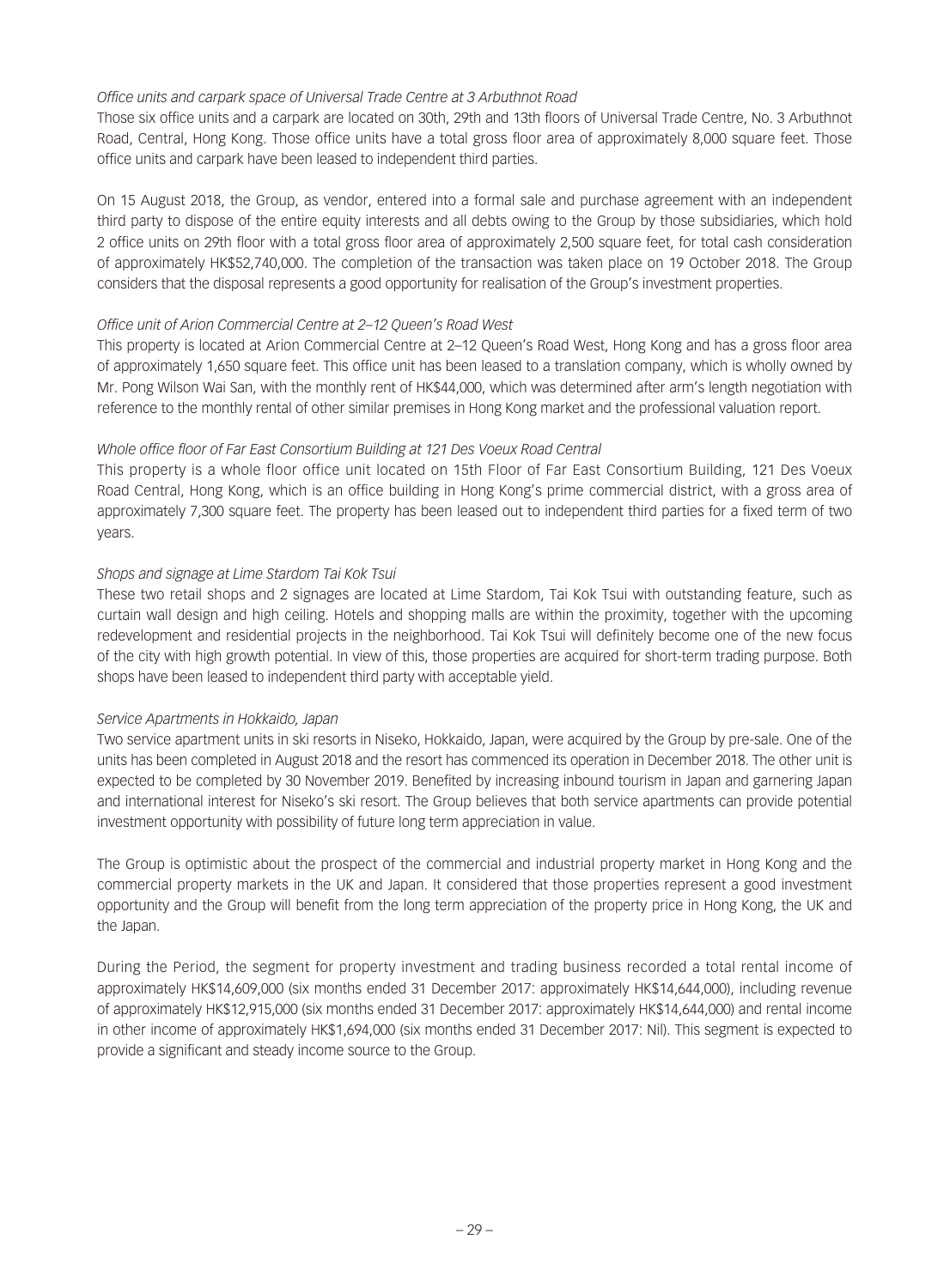### Investment in Securities

The Group has set up a new principal segment of business in securities investment and trading during the Period. The Group would maintain a portfolio stocks and other investments products which generate high yield. The Group would take into account of the following criteria when determining whether to take up an investment and trading opportunity: (i) potential for return on investment in terms of capital appreciation and dividend payment for the targeted holding period; (ii) risks exposure in comparison with the Group's risk tolerance level at the prevailing time; and (iii) diversification of the existing investment portfolio.

Under this segment, there is no investment held for investment as at 31 December 2018. The business' significant investments under held for trading as at 31 December 2018 were as below:–

|                                                                 |                 | <b>Carrying</b> |                 |                 |
|-----------------------------------------------------------------|-----------------|-----------------|-----------------|-----------------|
|                                                                 |                 | amount          |                 | Dividends/      |
|                                                                 | Cost as at      | as at           | Loss in fair    | interests       |
|                                                                 | 31 December     | 31 December     | value during    | received during |
|                                                                 | 2018            | 2018            | the Period      | the Period      |
|                                                                 | <b>HK\$'000</b> | <b>HK\$'000</b> | <b>HK\$'000</b> | HK\$'000        |
| <b>CURRENT</b><br>Financial assets at fair value                |                 |                 |                 |                 |
| through profit and loss<br>Listed debts investments - Hong Kong | 3,886           | 3,873           | (13)            | 3               |

### **PROSPECTS**

The Hong Kong economy grew solidly by approximately 3% for the Period. External environment is increasingly challenging. Local business sentiment has become more cautious owing to the increased headwinds in the external environment, in particular the escalated US-Mainland trade conflicts, tightening global financial conditions, and local interest rate hikes. However, raising flat supply through increasing land supply is the Government's top policy priority in ensuring a healthy development of the property market. Reflecting the Government's sustained efforts to increase land and flat supply, total flat supply in the coming three to four years stayed at a high level of approximately 93,000 units.

Despite the uncertainty in Hong Kong and global economy, we are confident that Hong Kong will remain relevant and vital in its own right and as part of China. With the purpose of offering better returns to the Shareholders, the Group decided to concentrate on property investment and trading, and development businesses. The Group believed that the business of property developments and property investment and trading, together with the new principal business segment of the investment and trading in securities, can broaden the revenue base and benefit the Company and the Shareholders as a whole in the long run. The Group will continue to explore potential property and securities investment and trading opportunities with a view to have a diversified and balanced portfolio and to provide steady income source to the Group. The Group is conscious to monitor and analyze the impact of the local and global economy so as to make cautious business decisions and to adjust our development plan if necessary, so as to maximize the return to the Shareholders.

### **PURCHASE, REDEMPTION OR SALE OF THE LISTED SECURITIES OF THE COMPANY**

Neither the Company, nor any of its subsidiaries has purchased, redeemed or sold any of the Company's listed shares during the six months ended 31 December 2018.

#### **CODE OF CONDUCT REGARDING SECURITIES TRANSACTIONS BY DIRECTORS**

The Company has adopted a code of conduct regarding securities transactions by Directors on terms no less exacting than the required standard of dealings set out in the Model Code for Securities Transactions by Directors of Listed Issuers as set out in the Appendix 10 to the Listing Rules. Having made specific enquiry of all Directors, the Company was not aware of any non-compliance with such required standard of dealings and its code of conduct regarding securities transactions by Directors throughout the six months ended 31 December 2018.